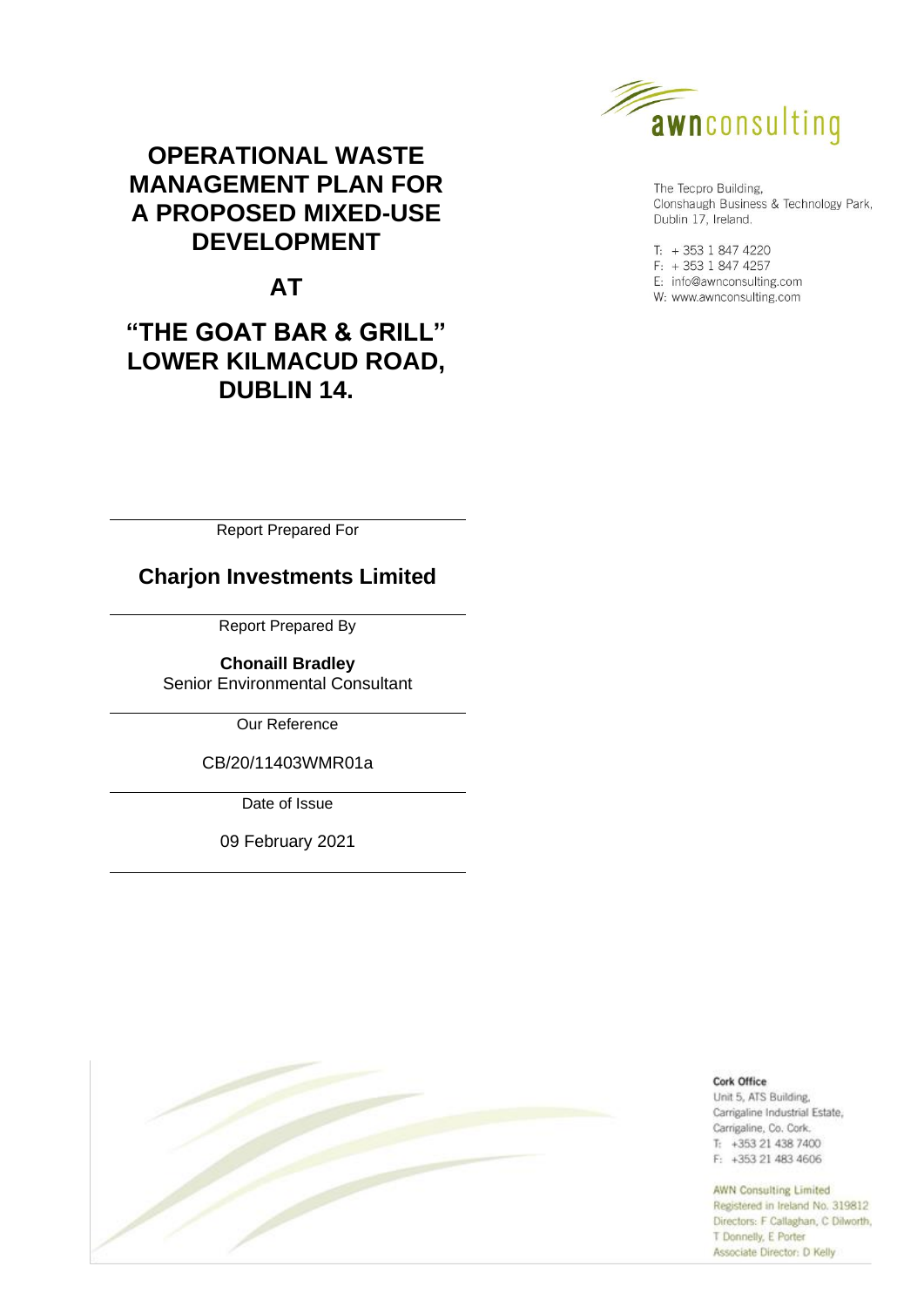## **Document History**

| <b>Document Reference</b> |                      | Original Issue Date                     |     |  |
|---------------------------|----------------------|-----------------------------------------|-----|--|
| CB/20/11403WMR01          |                      | 05 May 2020                             |     |  |
| <b>Revision Level</b>     | <b>Revision Date</b> | Description<br><b>Sections Affected</b> |     |  |
| a                         | 09/02/2021           | <b>Updated Development</b>              | All |  |
|                           |                      |                                         |     |  |
|                           |                      |                                         |     |  |
|                           |                      |                                         |     |  |
|                           |                      |                                         |     |  |
|                           |                      |                                         |     |  |
|                           |                      |                                         |     |  |
|                           |                      |                                         |     |  |
|                           |                      |                                         |     |  |

## **Record of Approval**

| Details   | Written by                             | Approved by                     |
|-----------|----------------------------------------|---------------------------------|
| Signature |                                        | askley O' Tool                  |
| Name      | <b>Chonaill Bradley</b>                | Ashley O' Toole                 |
| Title     | <b>Senior Environmental Consultant</b> | Senior Environmental Consultant |
| Date      | 09 February 2021                       | 09 February 2021                |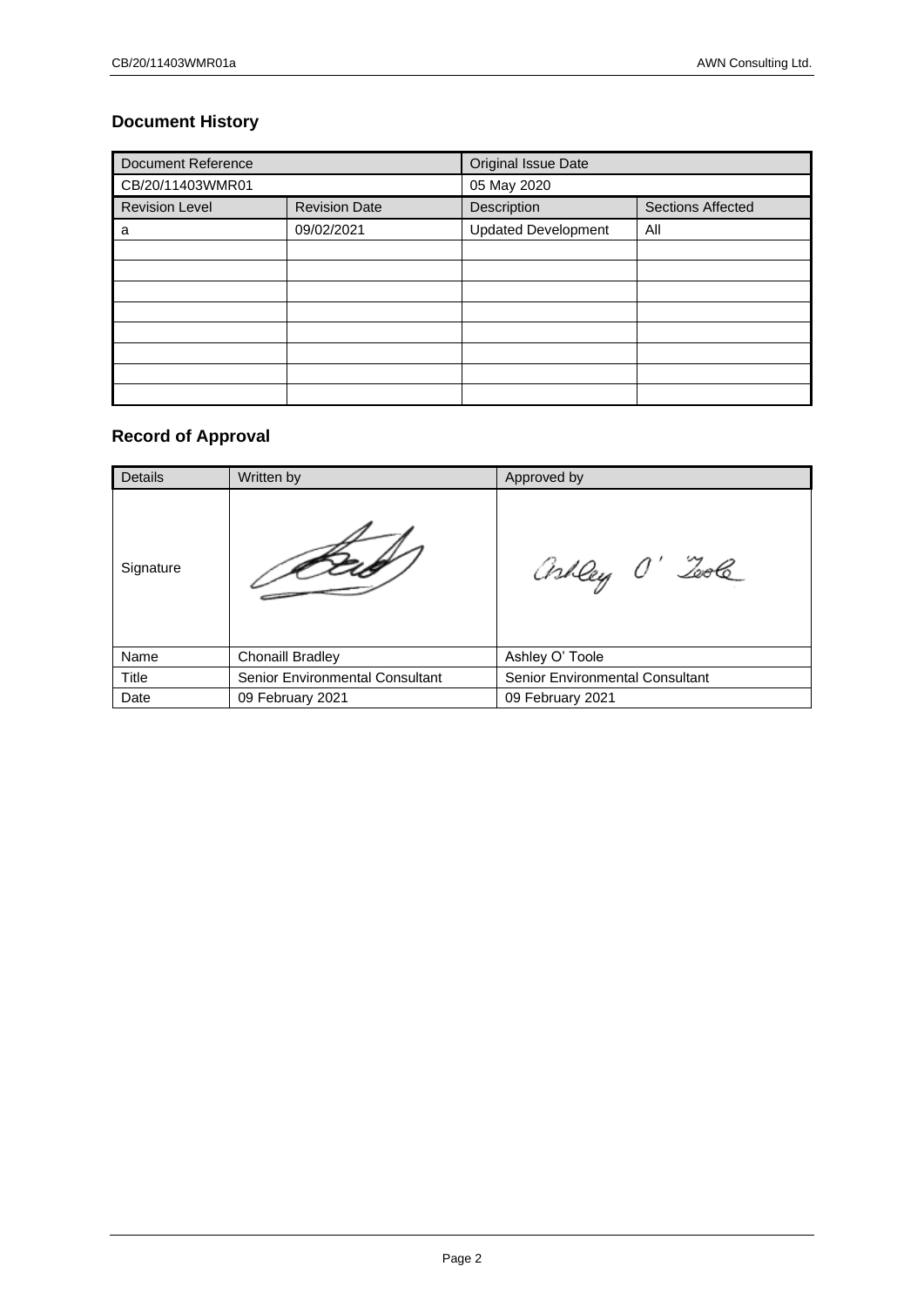|     |     | <b>CONTENTS</b>                                            | Page           |
|-----|-----|------------------------------------------------------------|----------------|
| 1.0 |     | <b>INTRODUCTION</b>                                        | 4              |
| 2.0 |     | OVERVIEW OF WASTE MANAGEMENT IN IRELAND                    | 4              |
|     | 2.1 | <b>National Level</b>                                      | 4              |
|     | 2.2 | <b>Regional Level</b>                                      | 5              |
|     | 2.3 | Legislative Requirements                                   | $\overline{7}$ |
|     |     | 2.3.1 Dún Laoghaire-Rathdown County Council Waste Bye-Laws | 8              |
|     | 2.4 | <b>Local Authority Guidelines</b>                          | 9              |
|     | 2.5 | Regional Waste Management Service Providers and Facilities | 9              |
| 3.0 |     | DESCRIPTION OF THE PROJECT                                 | 10             |
|     | 3.1 | Location, Size and Scale of the Development                | 10             |
|     | 3.2 | <b>Typical Waste Categories</b>                            | 10             |
|     | 3.3 | European Waste Codes                                       | 11             |
| 4.0 |     | <b>ESTIMATED WASTE ARISINGS</b>                            | 11             |
| 5.0 |     | <b>WASTE STORAGE AND COLLECTION</b>                        | 12             |
|     | 5.1 | Waste Storage - Residential Units                          | 13             |
|     | 5.2 | Waste Storage - Hotel, Bar & Restaurant                    | 14             |
|     | 5.3 | Waste Storage - Retail/Café Units and Childcare Facility   | 15             |
|     | 5.4 | <b>Waste Collection</b>                                    | 16             |
|     | 5.5 | <b>Additional Waste Materials</b>                          | 16             |
|     | 5.6 | Waste Storage Area Design                                  | 18             |
|     | 5.7 | <b>Facility Management Responsibilities</b>                | 18             |
| 6.0 |     | <b>CONCLUSIONS</b>                                         | 19             |
| 7.0 |     | <b>REFERENCES</b>                                          | 20             |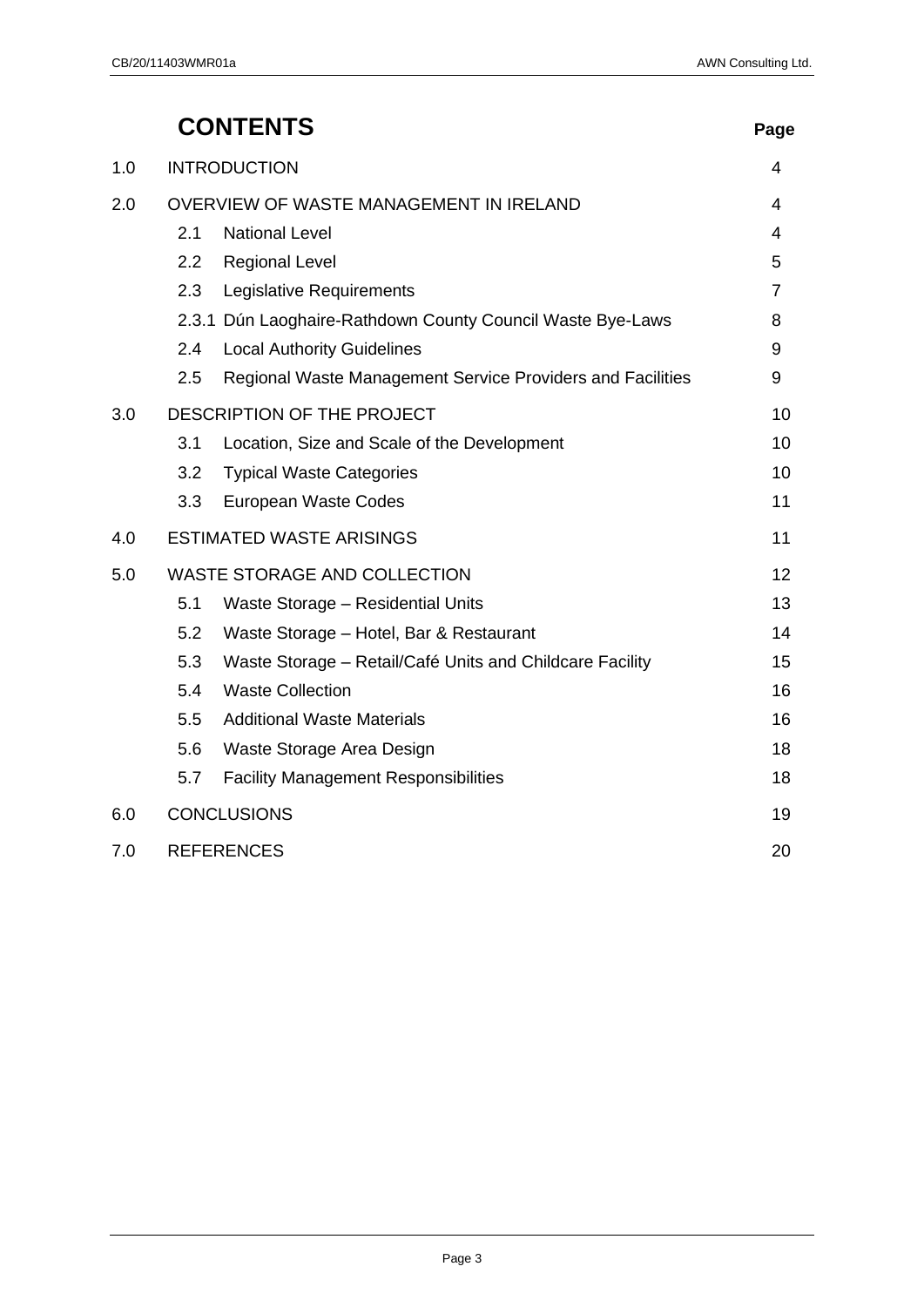## <span id="page-3-0"></span>**1.0 INTRODUCTION**

AWN Consulting Ltd. (AWN) has prepared this Operational Waste Management Plan (OWMP) on behalf of Charjon Investments Limited for a proposed predominantly residential mixed-use development located at "The Goat Bar & Grill, Lower Kilmacud Road, Dublin 14. The proposed development comprises residential units (all apartments), hotel, extensions to the existing public house, childcare facility, retail units, along with ancillary residential amenities, car and bicycle parking, services, along with hard and soft landscaping.

This OWMP has been prepared to ensure that the management of waste during the operational phase of the proposed development is undertaken in accordance with current legal and industry standards including, the *Waste Management Act 1996 –* 2011 as amended and associated Regulations<sup>1</sup>, Protection of the Environment Act *2003* as amended <sup>2</sup> , *Litter Pollution Act 2003* as amended <sup>3</sup> , the *'Eastern-Midlands Region (EMR) Waste Management Plan 2015 – 2021*' *4* , Dún Laoghaire Rathdown County Council *Bye-Laws for the Storage, Presentation and Collection of Household and Commercial Waste (2009) <sup>5</sup> , The Draft Dún Laoghaire Rathdown County Council (Segregation, Storage and Presentation of Household and Commercial) Bye-Laws 2019* <sup>6</sup> *and the Guidance Notes for Waste Management in Larger Residential Developments (2019) <sup>7</sup> .* In particular, this OWMP aims to provide a robust strategy for storing, handling, collection and transport of the wastes generated at site.

This OWMP aims to ensure maximum recycling, reuse and recovery of waste with diversion from landfill, wherever possible. The OWMP also seeks to provide guidance on the appropriate collection and transport of waste to prevent issues associated with litter or more serious environmental pollution (e.g. contamination of soil or water resources). The plan estimates the type and quantity of waste to be generated from the proposed development during the operational phase and provides a strategy for managing the different waste streams.

At present, there are no specific guidelines in Ireland for the preparation of OWMPs. Therefore, in preparing this document, consideration has been given to the requirements of national and regional waste policy, legislation and other guidelines.

#### <span id="page-3-1"></span>**2.0 OVERVIEW OF WASTE MANAGEMENT IN IRELAND**

#### <span id="page-3-2"></span>**2.1 National Level**

The Government issued a policy statement in September 1998 titled as *'Changing Our Ways'* <sup>7</sup> which identified objectives for the prevention, minimisation, reuse, recycling, recovery and disposal of waste in Ireland. A heavy emphasis was placed on reducing reliance on landfill and finding alternative methods for managing waste. Amongst other things, Changing Our Ways stated a target of at least 35% recycling of municipal (i.e. household, commercial and non-process industrial) waste.

A further policy document *'Preventing and Recycling Waste – Delivering Change'* was published in 2002<sup>8</sup>. This document proposed a number of programmes to increase recycling of waste and allow diversion from landfill. The need for waste minimisation at source was considered a priority.

This view was also supported by a review of sustainable development policy in Ireland and achievements to date, which was conducted in 2002, entitled *'Making Irelands Development Sustainable – Review, Assessment and Future Action'*<sup>9</sup> . This document also stressed the need to break the link between economic growth and waste generation, again through waste minimisation and reuse of discarded material.

In order to establish the progress of the Government policy document *Changing Our Ways*, a review document was published in April 2004 entitled *'Taking Stock and*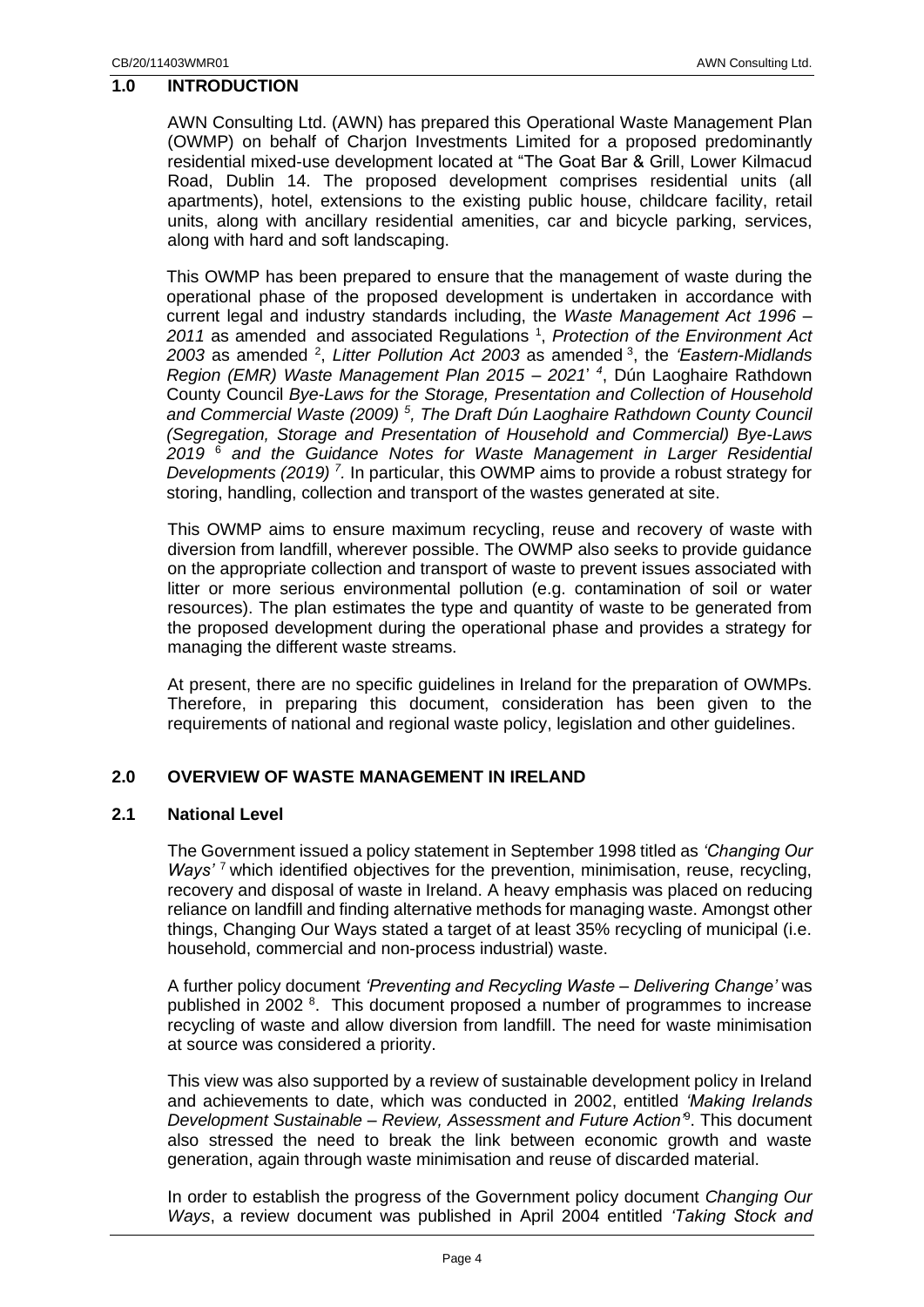*Moving Forward'* <sup>10</sup>. Covering the period 1998 – 2003, the aim of this document was to assess progress to date with regard to waste management in Ireland, to consider developments since the policy framework and the local authority waste management plans were put in place, and to identify measures that could be undertaken to further support progress towards the objectives outlined in *Changing Our Ways*.

In particular, *Taking Stock and Moving Forward* noted a significant increase in the amount of waste being brought to local authority landfills. The report noted that one of the significant challenges in the coming years was the extension of the dry recyclable collection services.

In September 2020 the government released a new policy document outlining a new action plan for Ireland to cover the period of 2020-2025. This plan *'A Waste Action Plan for a Circular Economy'* <sup>11</sup> was prepared in response to the 'European Green Deal' which sets a roadmap for a transition to a new economy, where climate and environmental challenges are turned into opportunities. Replacing the previous national waste management plan "A Resource Opportunity (2012).

It aims to fulfil the commitment in the Programme for Government to publish and start implementing a new National Waste Action Plan. It is intended that this new national waste policy will inform and give direction to waste planning and management in Ireland over the coming years. It will be followed later this year by an All of Government Circular Economy Strategy. The policy document shifts focus away from waste disposal and moves it back up the production chain. To support the policy, regulation is already being used (Circular Economy Legislative Package) or in the pipeline (Single Use Plastics Directive). The policy document contains over 200 measures across various waste areas including Circular Economy, Municipal Waste, Consumer Protection & Citizen Engagement, Plastics and Packaging, Construction and Demolition, Textiles, Green Public Procurement and Waste Enforcement.

Since 1998, the Environmental Protection Agency (EPA) has produced periodic *'National Waste (Database) Reports'* <sup>12</sup> detailing among other things estimates for household and commercial (municipal) waste generation in Ireland and the level of recycling, recovery and disposal of these materials. The 2018 National Waste Statistics, which is the most recent study published, along with national waste statistics web resource (August 2020) reported the following key statistics for 2018:

- **Generated –** Ireland produced 2,912,353 t of municipal waste in 2018, this is almost a five percent increase since 2017. This means that each person living in Ireland generated 600kg of municipal waste in 2018;
- **Managed –** Waste collected and treated by the waste industry. In 2018, a total of 2,865,207 t of municipal waste was managed and treated;
- **Unmanaged –**Waste that is not collected or brought to a waste facility and is therefore likely to cause pollution in the environment because it is burned, buried or dumped. The EPA estimates that 47,546 t was unmanaged in 2018;
- **Recovered –** the amount of waste recycled, used as a fuel in incinerators, or used to cover landfilled waste. In 2018, around 85% of municipal waste was recovered, this is an increase from 77% in 2018;
- **Recycled –** the waste broken down and used to make new items. Recycling also includes the breakdown of food and garden waste to make compost. The recycling rate in 2018 was 38%, which is down from 41% in 2018; and
- **Disposed –** Less than a quarter (15%) of municipal waste was landfilled in 2018, this is a decrease from 23% in 2018.

## <span id="page-4-0"></span>**2.2 Regional Level**

The proposed development is located in the Local Authority area of Dún Laoghaire Rathdown County Council (DLRCC).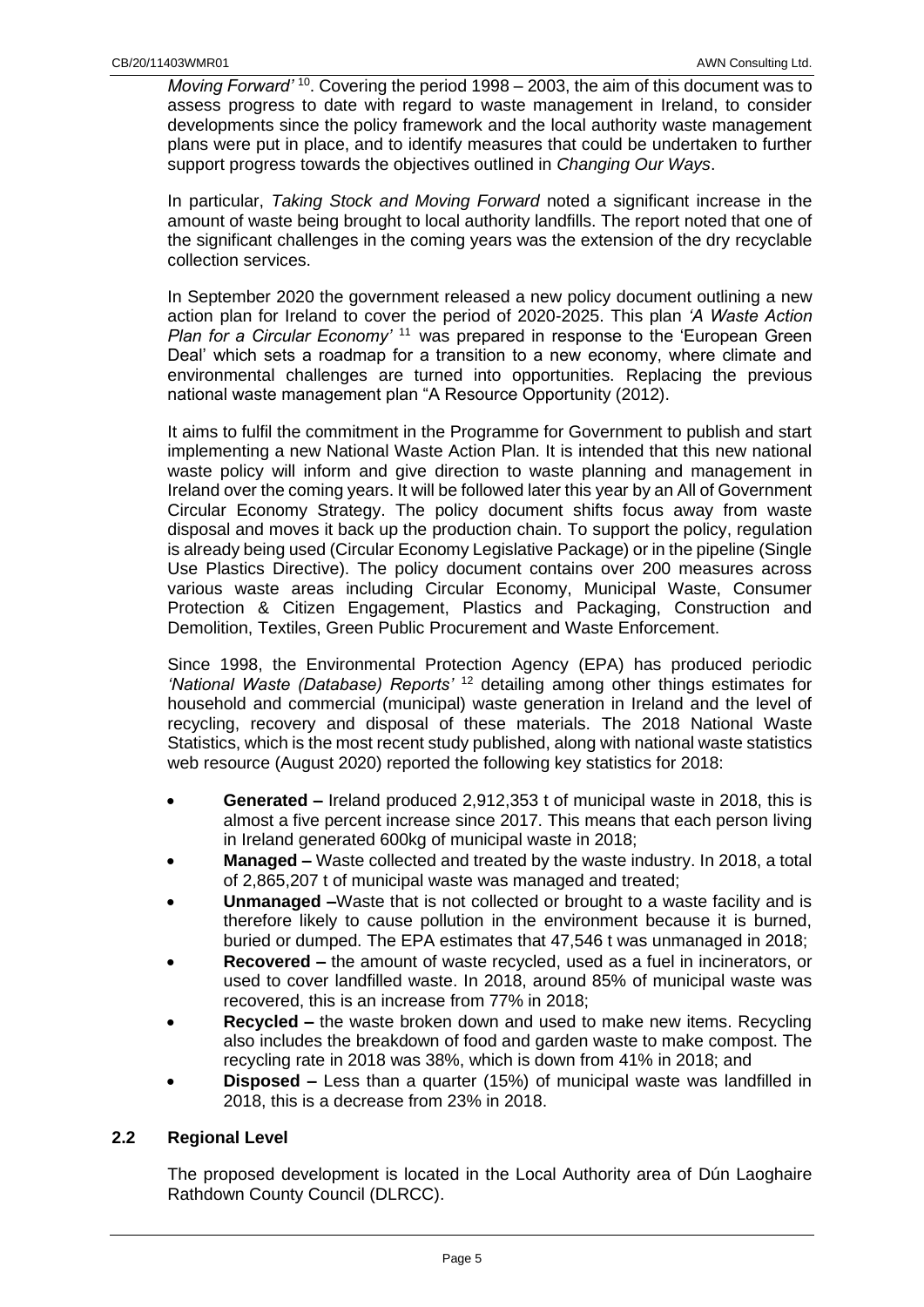The *EMR Waste Management Plan 2015 – 2021* is the regional waste management plan for the DLRCC area which was published in May 2015.

The regional plan sets out the following strategic targets for waste management in the region that are relevant to the proposed development:

- Achieve a recycling rate of 50% of managed municipal waste by 2020; and
- Reduce to 0% the direct disposal of unprocessed residual municipal waste to landfill (from 2016 onwards) in favour of higher value pre-treatment processes and indigenous recovery practices.

Municipal landfill charges in Ireland are based on the weight of waste disposed. In the Leinster Region, charges are approximately €130 – €150 per tonne of waste which includes a €75 per tonne landfill levy introduced under the *Waste Management (Landfill Levy) (Amendment) Regulations 2013.*

The *Dún Laoghaire-Rathdown County Development Plan 2016 – 2022* <sup>14</sup> sets out a number of policies for the Dún Laoghaire-Rathdown area in line with the objectives of the waste management plan.

Waste policies with a particular relevance to the proposed development are as follows:

## *Policy EI12: Waste Management Strategy*

*It is Council policy to conform to the European Union and National waste management hierarchy as follows:*

- *waste prevention*
- *minimisation*
- *re-use*
- *waste recycling*
- *energy recovery and*
- *disposal*

*subject to economic and technical feasibility and Environmental Assessment.*

## *Policy EI13: Waste Plans*

*It is Council policy to publish plans for the collection, treatment, handling and disposal of waste in accordance with the provisions of the Waste Management Act 1996 (as amended) and Protection of the Environment Act 2003 (as amended).*

#### *Policy EI14: Private Waste Companies*

*It is Council policy to ensure that all waste that is disposed of by private waste companies is done so in compliance with the requirements of the Environmental Protection Agency and the Waste Management Legislation and in accordance with the Planning Code.*

#### *Policy EI15: Waste Prevention and Reduction*

*It is Council policy to promote the prevention and reduction of waste and to co-operate with industry and other agencies in viable schemes to achieve this.*

## *Policy EI16: Waste Re-use and Re-cycling*

*It is Council policy to promote the increased re-use and re-cycling of materials from all waste streams. The Council will co-operate with other agencies in viable schemes for the extraction of useful materials from refuse for re-use or re-cycling and will adopt the National targets as stated in the 'Dublin Regional Waste Management Plan 2005- 2010'. (Note: the EMR Waste Management Plan 2015 - 2021 was published in 2015.*  It is assumed this objective is relevant to the EMR Waste Management Plan and not *the Dublin Regional Waste Management Plan which is no longer valid).*

In addition, Planning Scheme Objective PD15 states *"To promote the strategic design and location of bin-stores, service boxes and similar ancillary provision, including meter*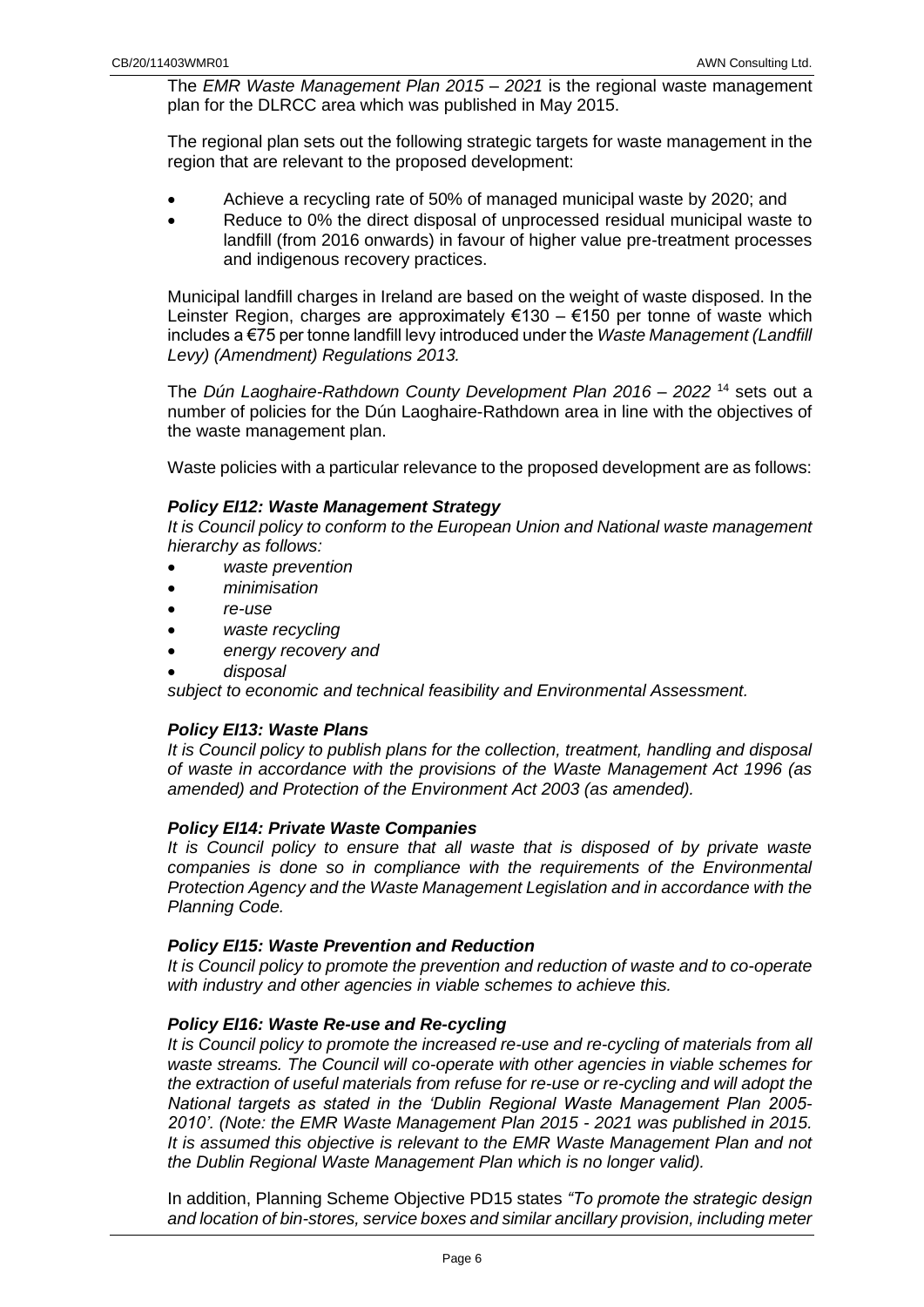*boxes, into the curtilage of developments or as positive design features that enhance the local streetscape and do not register as visual clutter"*.

## <span id="page-6-0"></span>**2.3 Legislative Requirements**

The primary legislative instruments that govern waste management in Ireland and applicable to the project are:

- Waste Management Act 1996 (No. 10 of 1996) as amended 2001 (No. 36 of 2001), 2003 (No. 27 of 2003) and 2011 (No 20 of 2011). Sub-ordinate and associated legislation includes:
	- o European Communities (Waste Directive) Regulations 2011 (S.I. No. 126 of 2011) as amended
	- o Waste Management (Collection Permit) Regulations 2007 (S.I. No. 820 of 2007) as amended
	- o Waste Management (Facility Permit and Registration) Regulation 2007 (S.I No. 821 of 2007) as amended
	- o Waste Management (Licensing) Regulations 2000 (S.I No. 185 of 2000) as amended
	- o European Union (Packaging) Regulations 2014 (S.I. No. 282 of 2014) as amended.
	- o Waste Management (Planning) Regulations 1997 (S.I. No. 137 of 1997) as amended
	- o Waste Management (Landfill Levy) Regulations 2015 (S.I. No. 189 of 2015)
	- o European Communities (Waste Electrical and Electronic Equipment) Regulations 2014 (S.I. No. 149 of 2014)
	- o Waste Management (Batteries and Accumulators) Regulations 2014 (S.I. No. 283 of 2014) as amended
	- o Waste Management (Food Waste) Regulations 2009 (S.I. No. 508 of 2009) as amended
	- o European Union (Household Food Waste and Bio-waste) Regulations 2015 (S.I. No. 430 of 2015)
	- o Waste Management (Hazardous Waste) Regulations 1998 (S.I. No. 163 of 1998) as amended
	- o Waste Management (Shipments of Waste) Regulations 2007 (S.I. No. 419 of 2007) as amended
	- o *European Communities (Transfrontier Shipment of Waste) Regulations 1994 (SI 121 of 1994)*
	- o European Union (Properties of Waste Which Render it Hazardous) Regulations 2015 (S.I. No. 233 of 2015) as amended
- Environmental Protection Act 1992 (S.I. No. 7 of 1992) as amended;
- Litter Pollution Act 1997 (Act No. 12 of 1997) as amended and
- Planning and Development Act 2000 (S.I. No. 30 of 2000) as amended <sup>15</sup>

These Acts and subordinate Regulations enable the transposition of relevant European Union Policy and Directives into Irish law.

One of the guiding principles of European waste legislation, which has in turn been incorporated into the *Waste Management Act 1996 - 2011* and subsequent Irish legislation, is the principle of *"Duty of Care"*. This implies that the waste producer is responsible for waste from the time it is generated through until its legal disposal (including its method of disposal.) As it is not practical in most cases for the waste producer to physically transfer all waste from where it is produced to the final disposal area, waste contractors will be employed to physically transport waste to the final waste disposal site.

It is therefore imperative that the residents, tenants and the proposed facility management company undertake on-site management of waste in accordance with all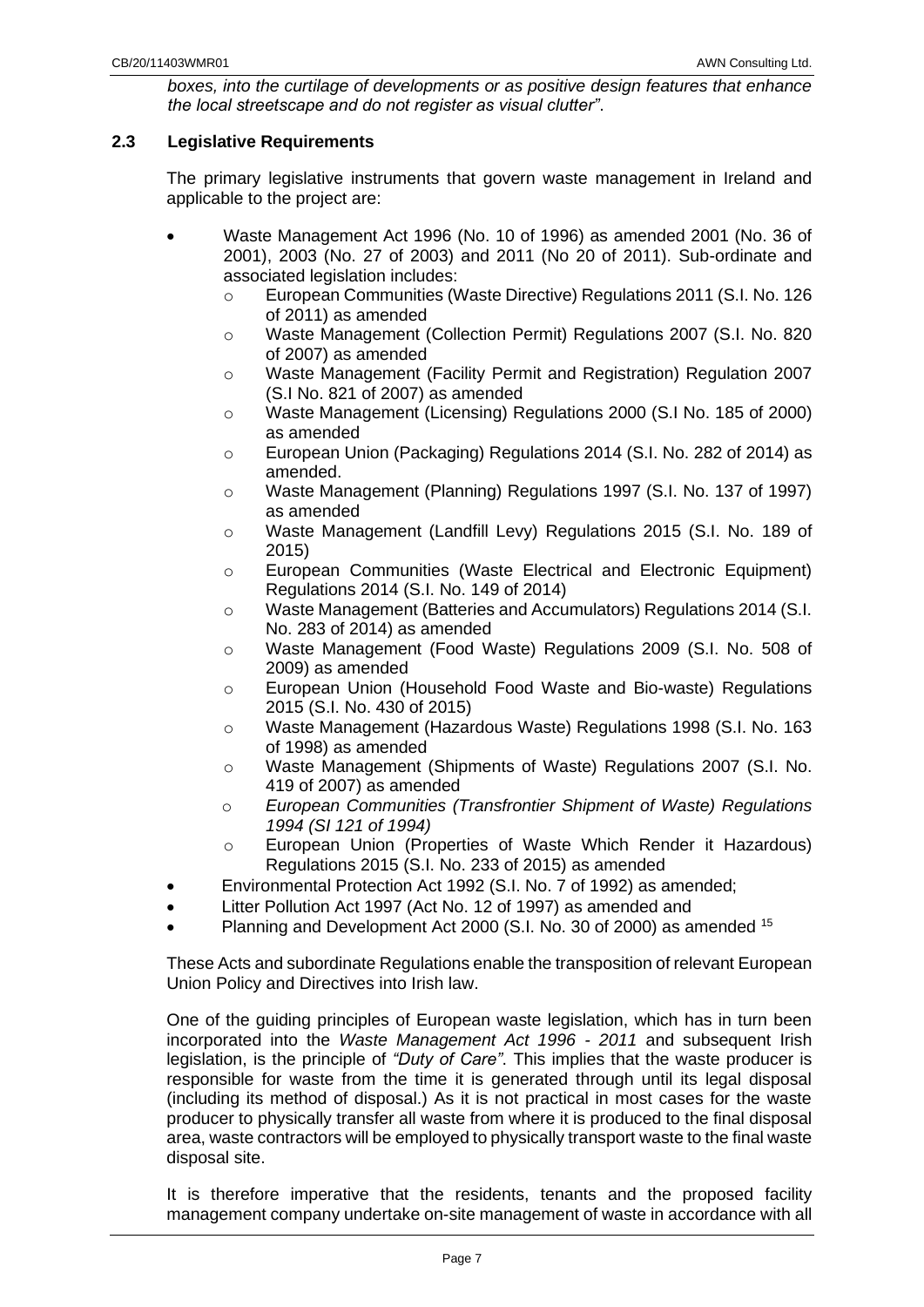legal requirements and employ suitably permitted/licenced contractors to undertake off-site management of their waste in accordance with all legal requirements. This includes the requirement that a waste contactor handle, transport and reuse/recover/recycle/dispose of waste in a manner that ensures that no adverse environmental impacts occur as a result of any of these activities.

A collection permit to transport waste must be held by each waste contractor which is issued by the National Waste Collection Permit Office (NWCPO). Waste receiving facilities must also be appropriately permitted or licensed. Operators of such facilities cannot receive any waste, unless in possession of a Certificate of Registration (COR) or waste permit granted by the relevant Local Authority under the *Waste Management (Facility Permit & Registration) Regulations 2007* as amended or a waste or IE (Industrial Emissions) licence granted by the EPA. The COR/permit/licence held will specify the type and quantity of waste able to be received, stored, sorted, recycled, recovered and/or disposed of at the specified site.

#### <span id="page-7-0"></span>2.3.1 Dún Laoghaire-Rathdown County Council Waste Bye-Laws

*The DLRCC "*Dún Laoghaire-Rathdown County Council *(Storage, Presentation and Segregation of Household and Commercial Waste) Bye-Laws (2019)"* were bought into force on the 1st of February 2020. These Bye-laws repeal the previous DLRCC waste Bye-laws. The Bye-laws set a number of enforceable requirements on waste holders with regard to storage, separation and presentation of waste within the DLRCC functional area. Key requirements under these Bye-laws of relevance to the proposed development include the following:

- Kerbside waste presented for collection shall not be presented for collection earlier than 6.00 pm on the day immediately preceding the designated waste collection day;
- All containers used for the presentation of kerbside waste and any uncollected waste shall be removed from any roadway, footway, footpath or any other public place no later than 10:00am on the day following the designated waste collection day, unless an alternative arrangement has been approved in accordance with bye-law 4;
- Documentation, including receipts, is obtained and retained for a period of no less than one year to provide proof that any waste removed from the premises has been managed in a manner that conforms to these bye-laws, to the Waste Management Act and, where such legislation is applicable to that person, to the European Union (Household Food Waste and Bio-Waste) Regulations 2015; and
- Adequate access and egress onto and from the premises by waste collection vehicles is maintained.

Provisions affecting Multi-user Buildings, Apartment Blocks, etc.

*A management company, or another person if there is no such company, who exercises control and supervision of residential and/or commercial activities in multiunit developments, mixed-use developments, flats or apartment blocks, combined living/working spaces or other similar complexes shall ensure that:* 

- a. *separate receptacles of adequate size and number are provided for the proper segregation, storage and collection of recyclable kerbside waste, residual kerbside waste and food waste,*
- b. *the receptacles referred to in paragraph (a) are located both within any individual apartment and at the place where waste is stored prior to its collection,*
- c. *any place where waste is to be stored prior to collection is secure, accessible at all times by tenants and other occupiers and is not accessible by any other person other than an authorised waste collector,*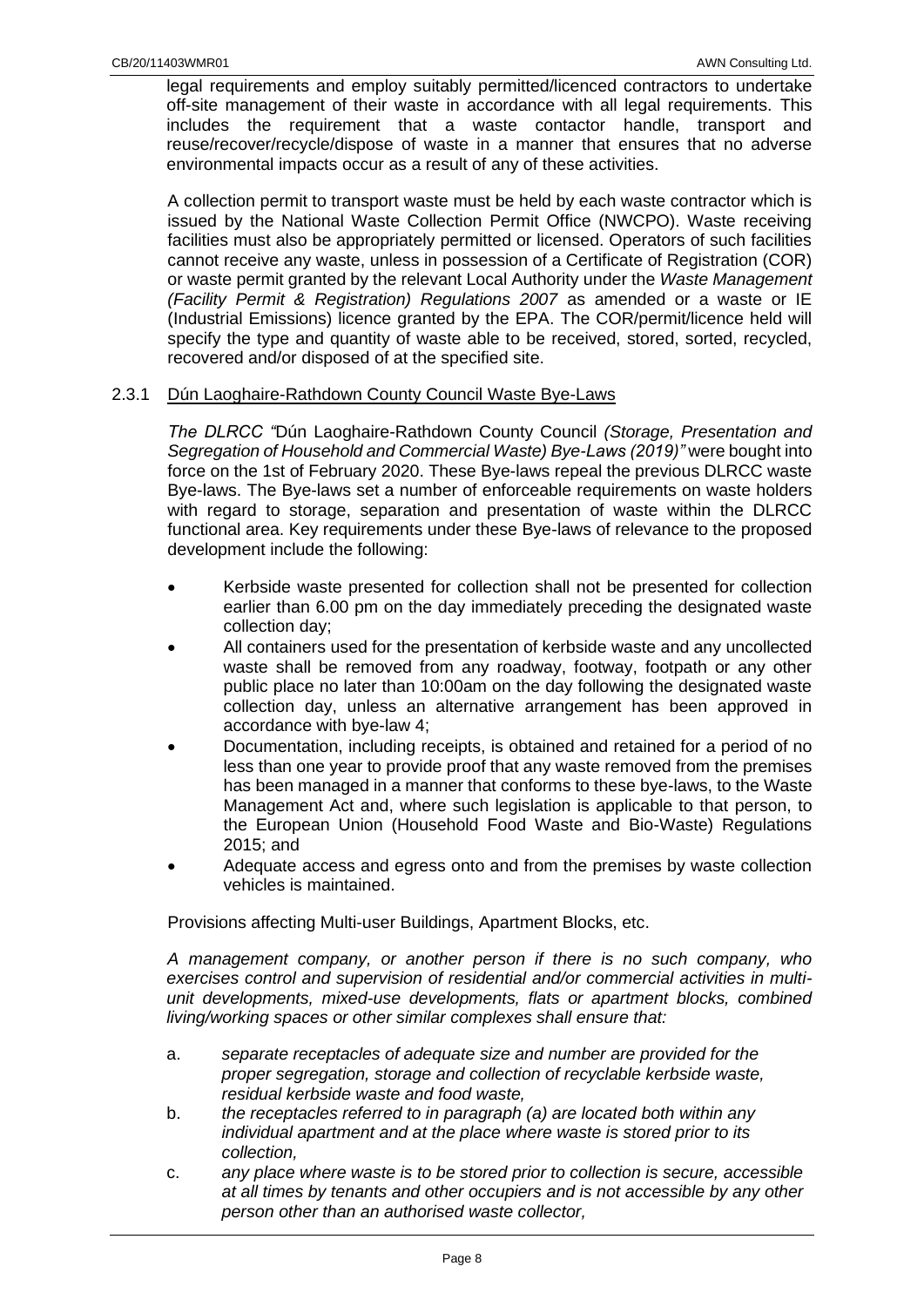- d. *written information is provided to each tenant or other occupier about the arrangements for waste separation, segregation, storage and presentation prior to collection,*
- e. *an authorised waste collector is engaged to service the receptacles referred to in this section of these bye-laws, with documentary evidence, such as receipts, statements or other proof of payment, demonstrating the existence of this engagement being retained for a period of no less than two years. Such evidence shall be presented to an authorised person within a time specified in a written request from either that person or from another authorised person employed by Dún Laoghaire-Rathdown County Council,*
- f. *receptacles for kerbside waste are presented for collection on the designated waste collection day,*
- g. *adequate access and egress onto and from the premises by waste collection vehicles is maintained.*

The full text of the Waste Bye-Laws is available from the DLRCC website.

## <span id="page-8-0"></span>**2.4 Local Authority Guidelines**

DLRCC's Waste Management Division have issued *Guidance Notes for Waste Management in Residential and Commercial Developments* (2020) which provide good practice guidance for the storage and collection of waste for new build high density developments. The guidelines include a form which is designed to be completed by (or on behalf of) the applicant for new high density developments. The objective of the guidelines is to allow developers to demonstrate to local planning and waste management authorities that they have considered how the design and the operation of waste management services will enable the occupiers and managing agents to effectively manage their wastes arisings.

The ultimate goal of the guidelines is that the implemented waste strategy will achieve a 70% reuse and recovery target in accordance with the European Commission's proposal to introduce 70% reuse and recycling targets for municipal waste by 2030 and while also providing sufficient flexibility to support future targets and legislative requirements.

This OWMP has been prepared to demonstrate exactly that and aims to do that in a comprehensive manner.

The guidelines and form are available on the DLRCC website.

## <span id="page-8-1"></span>**2.5 Regional Waste Management Service Providers and Facilities**

Various contractors offer waste collection services in the DLRCC region. Details of waste collection permits (granted, pending and withdrawn) for the region are available from the NWCPO.

As outlined in the regional waste management plan, there is a decreasing number of landfills available in the region. Only three municipal solid waste landfills remain operational and are all operated by the private sector. There are a number of other licensed and permitted facilities in operation in the region including waste transfer stations, hazardous waste facilities and integrated waste management facilities. There are two existing thermal treatment facilities, one in Duleek, Co. Meath and a second facility in Poolbeg in Dublin.

The DLRCC Ballyogan Recycling Park (Recycling Centre) is located approximately 5km to the south-east, which can be utilised by the residents of the development for other household waste streams.

A copy of all CORs and waste permits issued by the Local Authorities are available from the NWCPO website and all waste/IE licenses issued are available from the EPA.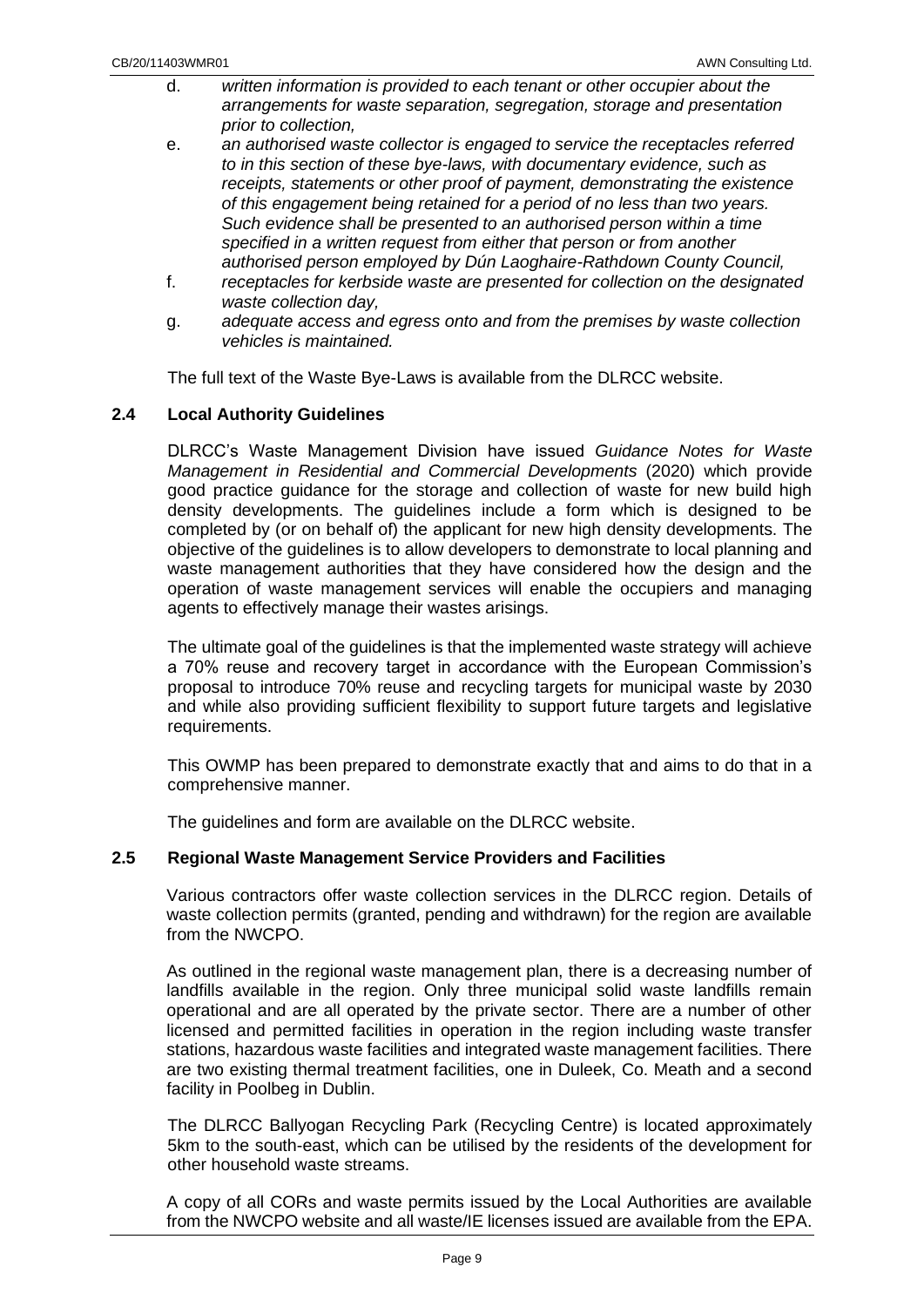## <span id="page-9-0"></span>**3.0 DESCRIPTION OF THE PROJECT**

#### <span id="page-9-1"></span>**3.1 Location, Size and Scale of the Development**

The proposed Strategic Housing Development will consist of: the demolition of an existing commercial block on the site known as The Goat Centre and the removal of a number of extensions that have been added to the existing Goat Public House (total demolition c. 1,214 sq m); and the construction of a mixed use scheme comprising: 299 No. apartments (89 No. one-bedroom apartments; 202 No. two-bedroom apartments; and 8 No. three-bedroom apartments) arranged in 4 No. five to eightstorey blocks (identified as Buildings 1-4 on the architects' drawings) with a residential gross floor area of c. 29,122 sq m (including residential amenity space of c. 251 sq m) over a basement and undercroft area (c. 13,569 sq m); a 22 No. bedroom hotel (c. 1,124 sq m); 6 No. retail units (c. 678.3 sq m); the change of use of the 2 No. existing cottages at Nos. 240 and 242 Lower Kilmacud Road (c. 105 sq m) to a childcare facility and construction of an extension to the rear (c. 277 sq m); and the construction of an extension of c. 601.6 sq m to the existing public house (c. 573.7 sq m), on an overall site of c. 1.87 ha. The total gross floor area of the proposal is c. 46,094.4 sq m.

The development will also consist of the provision of: private open spaces (including balconies / terraces on all elevations), communal and public open space areas (including a civic space, a communal courtyard and play areas); residents' storage facilities; waste storage facilities; vehicular and pedestrian access / egress and associated circulation routes; a cycle lane from Lower Kilmacud Road to Taney Road; a loading bay at Taney Road; a drop-off zone at Lower Kilmacud Road; undercroft and basement car parking (475 No. spaces); resident, visitor and commercial cycle parking (610 No. spaces); an ESB substation and switchroom; lighting; signage; all hard and soft landscaping; boundary treatments, and all other associated site excavation, infrastructural and site development works above and below ground.

## <span id="page-9-2"></span>**3.2 Typical Waste Categories**

The typical non-hazardous and hazardous wastes that will be generated at the proposed development will include the following:

- Dry Mixed Recyclables (DMR) includes wastepaper (including newspapers, magazines, brochures, catalogues, leaflets), cardboard and plastic packaging, metal cans, plastic bottles, aluminium cans, tins and Tetra Pak cartons;
- Organic waste food waste and green waste generated from plants/flowers;
- Glass: and
- Mixed Non-Recyclable (MNR)/General Waste.

In addition to the typical waste materials that will be generated at the development on a daily basis, there will be some additional waste types generated in small quantities which will need to be managed separately including:

- Green/garden waste may be generated from internal plants and external landscaping;
- Batteries (both hazardous and non-hazardous);
- Waste electrical and electronic equipment (WEEE) (both hazardous and nonhazardous);
- Printer cartridges/toners:
- Chemicals (paints, adhesives, resins, detergents, etc.);
- Light bulbs;
- Textiles (rags);
- Waste cooking oil (if any generated by the residents);
- Furniture (and from time to time other bulky wastes); and
- Abandoned bicycles.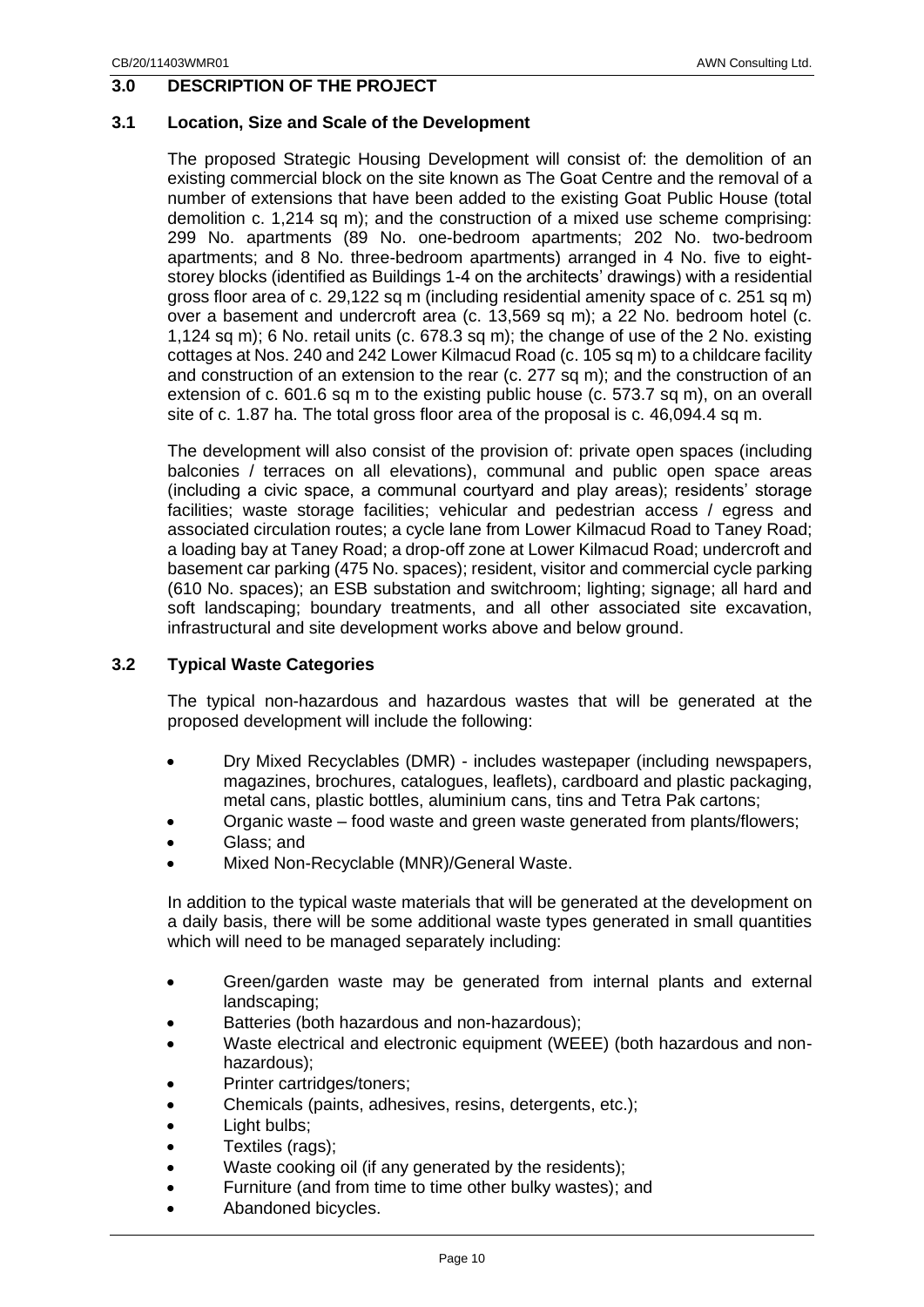Wastes should be segregated into the above waste types to ensure compliance with waste legislation and guidance while maximising the re-use, recycling and recovery of waste with diversion from landfill wherever possible.

#### <span id="page-10-0"></span>**3.3 European Waste Codes**

In 1994, the *European Waste Catalogue <sup>16</sup>* and *Hazardous Waste List <sup>17</sup>* were published by the European Commission. In 2002, the EPA published a document titled the *European Waste Catalogue and Hazardous Waste List <sup>18</sup>* , which was a condensed version of the original two documents and their subsequent amendments. This document has recently been replaced by the EPA '*Waste Classification – List of Waste & Determining if Waste is Hazardous or Non-Hazardous' <sup>19</sup>* which became valid from the 1st June 2015. This waste classification system applies across the EU and is the basis for all national and international waste reporting, such as those associated with waste collection permits, CORs, permits and licences and EPA National Waste Database.

Under the classification system, different types of wastes are fully defined by a code. The List of Waste (LoW) code (also referred to as European Waste Code or EWC) for typical waste materials expected to be generated during the operation of the proposed development are provided in Table 3.1 below.

| <b>Waste Material</b>                                                   | <b>LoW/EWC Code</b>        |
|-------------------------------------------------------------------------|----------------------------|
| Paper and Cardboard                                                     | 20 01 01                   |
| <b>Plastics</b>                                                         | 20 01 39                   |
| Metals                                                                  | 20 01 40                   |
| Mixed Non-Recyclable Waste                                              | 20 03 01                   |
| Glass                                                                   | 20 01 02                   |
| Biodegradable Kitchen Waste                                             | 20 01 08                   |
| Oils and Fats                                                           | 20 01 25                   |
| Textiles                                                                | 20 01 11                   |
| Batteries and Accumulators*                                             | 20 01 33* - 34             |
| Printer Toner/Cartridges*                                               | 20 01 27* - 28             |
| Green Waste                                                             | 20 02 01                   |
| WEEE*                                                                   | 20 01 35*-36               |
| Chemicals (solvents, pesticides, paints & adhesives, detergents, etc) * | 20 01 13*/19*/27*/28/29*30 |
| <b>Bulky Wastes</b>                                                     | 20 03 07                   |

*Table 3.1* Typical Waste Types Generated and LoW Codes

*\* Individual waste type may contain hazardous materials*

## <span id="page-10-1"></span>**4.0 ESTIMATED WASTE ARISINGS**

A waste generation model (WGM) developed by AWN, has been used to predict waste types, weights and volumes arising from operations within the proposed development. The WGM incorporates building area and use and combines these with other data including Irish and US EPA waste generation rates.

The estimated quantum/volume of waste that will be generated from the residential units and hotel accommodation has been determined based on the predicted occupancy of the units.

The waste generation for all of the commercial units is based on waste generation rates per  $m<sup>2</sup>$  floor area for the proposed area uses.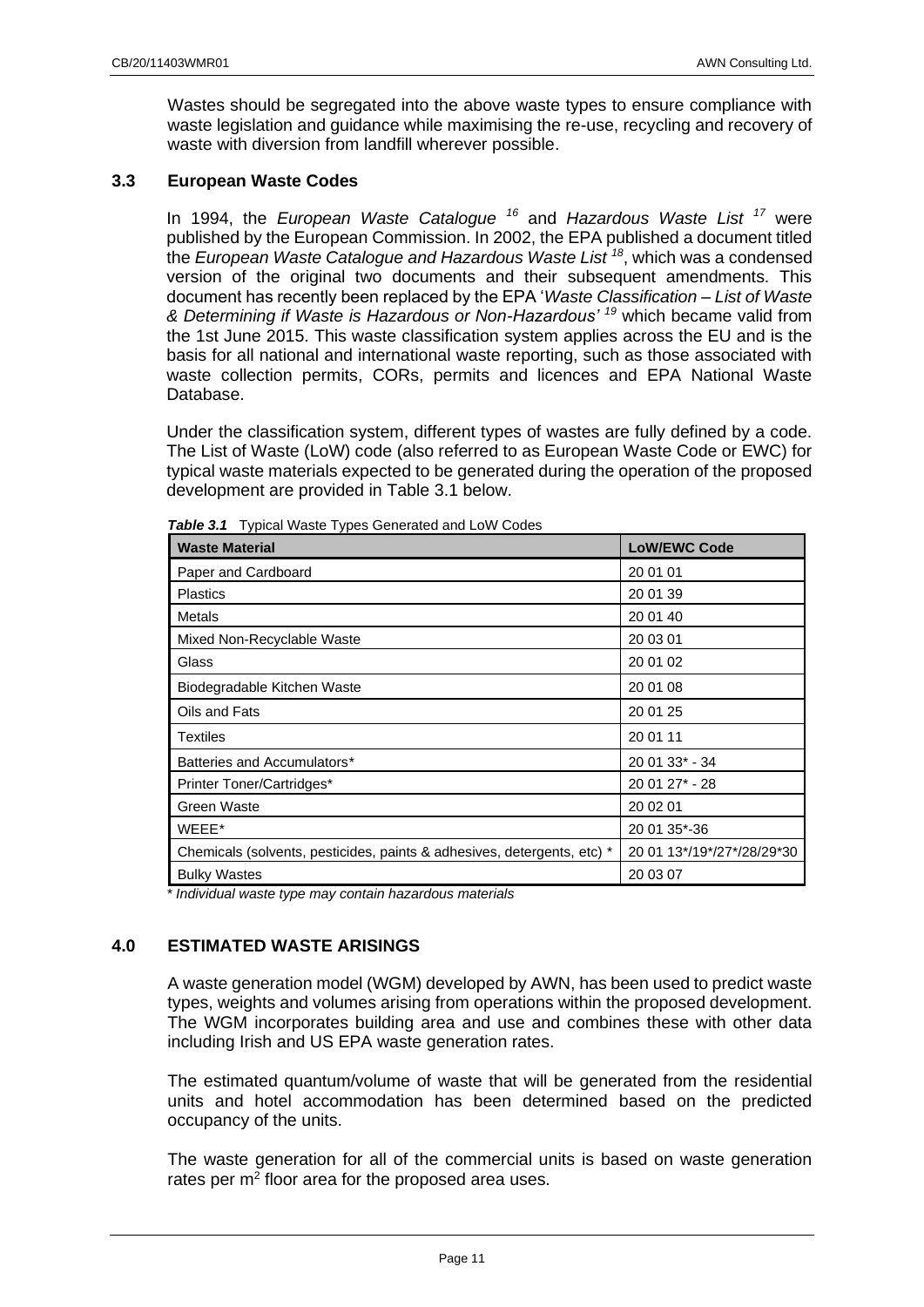The estimated waste generation for the proposed development for the main waste types is presented in Table 4.1.

|                      | Waste Volume (m3/week)             |                                          |                                    |                       |
|----------------------|------------------------------------|------------------------------------------|------------------------------------|-----------------------|
| <b>Waste Type</b>    | Residential<br>Units<br>(combined) | Hotel, Bar &<br>Restaurant<br>(combined) | Retail/Café<br>Units<br>(combined) | Childcare<br>Facility |
| <b>Organic Waste</b> | 4.59                               | 1.11                                     | 0.19                               | 0.04                  |
| <b>DMR</b>           | 31.41                              | 2.42                                     | 2.67                               | 1.51                  |
| Glass                | 0.89                               | 1.40                                     | 0.10                               | 0.01                  |
| <b>MNR</b>           | 18.26                              | 2.77                                     | 2.52                               | 0.67                  |
| <b>Total</b>         | 55.15                              | 6.59                                     | 5.37                               | 2.22                  |

**Table 4.1** Estimated waste generation for the proposed development for the main waste types

The DLR *Guidance Notes for Waste Management in Larger Residential Developments*  recommends calculating residential waste using Section 4.7 of *BS5906:2005 Waste*  Management in Buildings - Code of Practice <sup>20</sup>. The predicted total waste generated from the residential units based on the Code of Practice is c.  $41.35<sup>m3</sup>$  per week for the residential units. Whereas the AWN waste generation model estimates c.  $50.72<sup>m</sup>$  per week from the residential units. AWN's modelling methodology is based on data from recent published data and data from numerous other similar developments in Ireland and based on AWN's experience it is a more representative estimate of the likely waste arisings from the development.

## <span id="page-11-0"></span>**5.0 WASTE STORAGE AND COLLECTION**

This section provides information on how waste generated within the development will be stored and how the waste will be collected from the development. This has been prepared with due consideration of the proposed site layout as well as best practice standards, local and national waste management requirements including those of DLRCC. In particular, consideration has been given to the following documents:

- BS 5906:2005 Waste Management in Buildings Code of Practice;
- DLRCC Guidance Notes for Waste Management in Large Residential and Commercial Developments (2020);
- DLRCC, Segregation, Storage and Presentation of Household and Commercial Waste) Bye-laws (2019);
- EMR Waste Management Plan 2015 2021; and
- DoEHLG, Sustainable Urban Housing: Design Standards for New Apartments, Guidelines for Planning Authorities (Section 4.8-4.9) (2018)<sup>20</sup>.

Four dedicated communal Waste Storage Areas (WSAs) have been allocated within the development design for the residential units. Three are located on ground level while the third is located on the basement level.

There are four WSA's allocated for the commercial aspect of the development with the hotel, bar and restaurant unit WSA being allocated on basement level, while two shared retail/café unit WSAs have been allocated on ground floor along with one WSA for the childcare facility. Locations of the WSAs can be seen on the drawings submitted with the planning application.

Facilities management will supply all tenants with a document that shall clearly state the methods of source waste segregation, storage, reuse and recycling initiatives that shall apply within the development.

Using the estimated waste generation volumes in Table 4.1, the waste receptacle requirements for MNR, DMR, organic waste and glass have been established for the residential WSAs. These are presented in Table 5.1.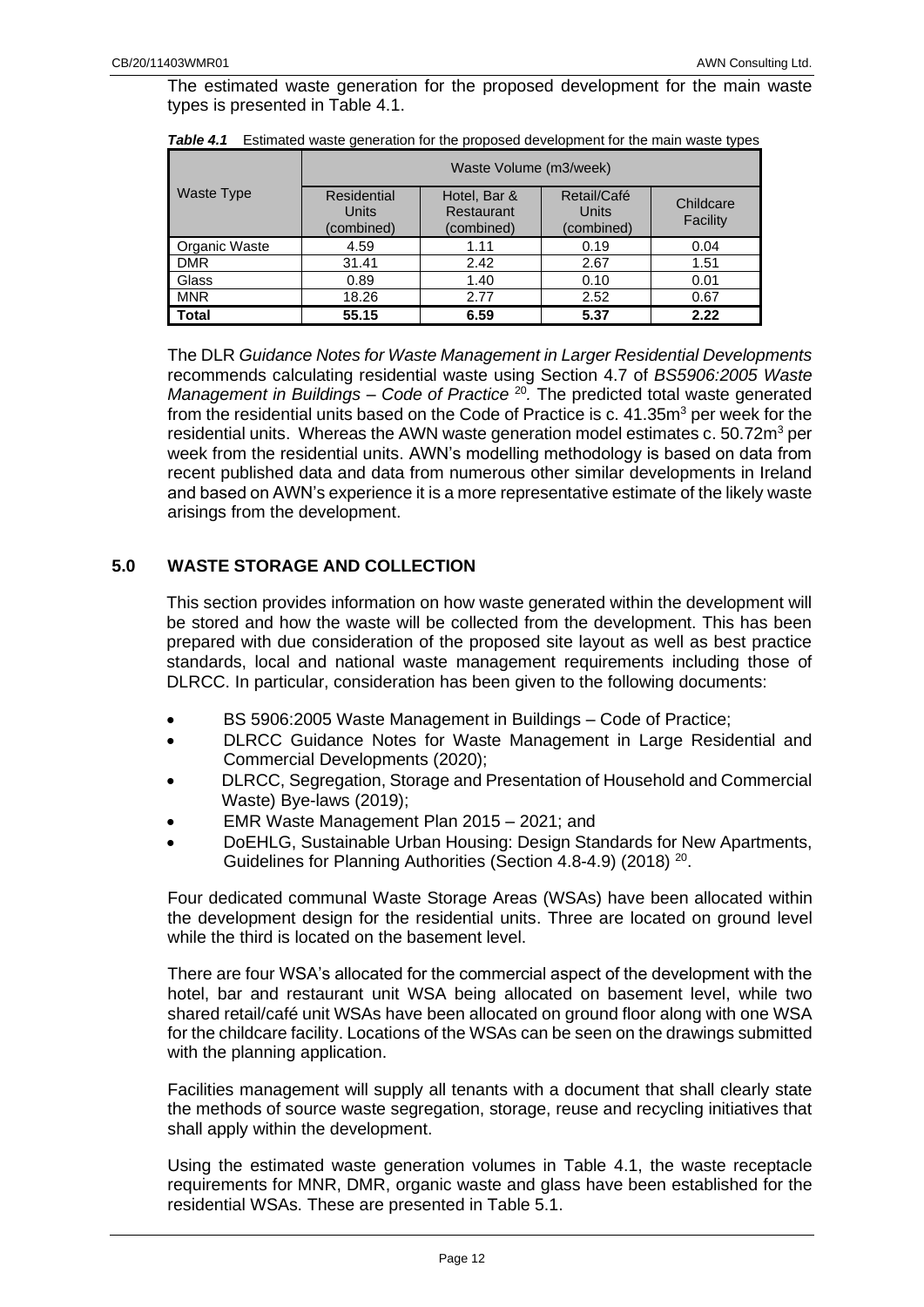*Table 5.1* Waste storage requirements for the proposed development

| Area/Use                              | <b>Bins Required</b> |            |             |          |
|---------------------------------------|----------------------|------------|-------------|----------|
|                                       | $MNR^*$              | $DMR**$    | Organic     | Glass    |
| <b>Residential WSAs</b><br>(Combined) | 17 x 1100L           | 29 x 1100L | 20x<br>240L | 4 x 240L |
| Hotel, Bar &<br>Restaurant            | 3 x 1100L            | 3 x 1100L  | 5 x 240L    | 6 x 240L |
| <b>Commercial Units</b><br>(Combined) | 3 x 1100L            | 3 x 1100L  | 1 x 240L    | 1 x 120L |
| <b>Childcare Facility</b>             | 1 x 1100L            | 2 x 1100L  | 1 x 120L    | 1 x 120L |

*Note: \* = Mixed Non-Recyclables*

*\*\* = Dry Mixed Recyclables*

The waste receptacle requirements have been established from distribution of the total weekly waste generation estimate into the holding capacity of each receptacle type.

Waste storage receptacles as per Table 5.1 above (or similar appropriate approved containers) will be provided by the facility management company in the shared WSA.

The types of bins used will vary in size, design and colour dependent on the appointed waste contractor. However, examples of typical receptacles to be provided in the WSA are shown in Figure 5.1. All waste receptacles used will comply with the IS EN 840 2012 standard for performance requirements of mobile waste containers, where appropriate. Signage should be posted above or on the bins to show exactly which waste can be put in each.



*Figure 5.1* Typical waste receptacles of varying size (240L and 1100L)

#### <span id="page-12-0"></span>**5.1 Waste Storage – Residential Units**

Residents will be required to segregate their waste into the following main waste categories within their own units:

- Organic waste;
- DMR;
- Glass: and
- MNR.

Residents have been allocated 4 no. shared Waste Storage Areas (WSAs), which are located on the basement and ground levels of the proposed development. Space will be provided in the residential units to accommodate 3 no. bin types to facilitate waste segregation at source.

Signage will be erected by facilities management, above or on the bins to show exactly which wastes can be put in each. Bins/containers will also be colour coded to avoid cross contamination of the different waste streams.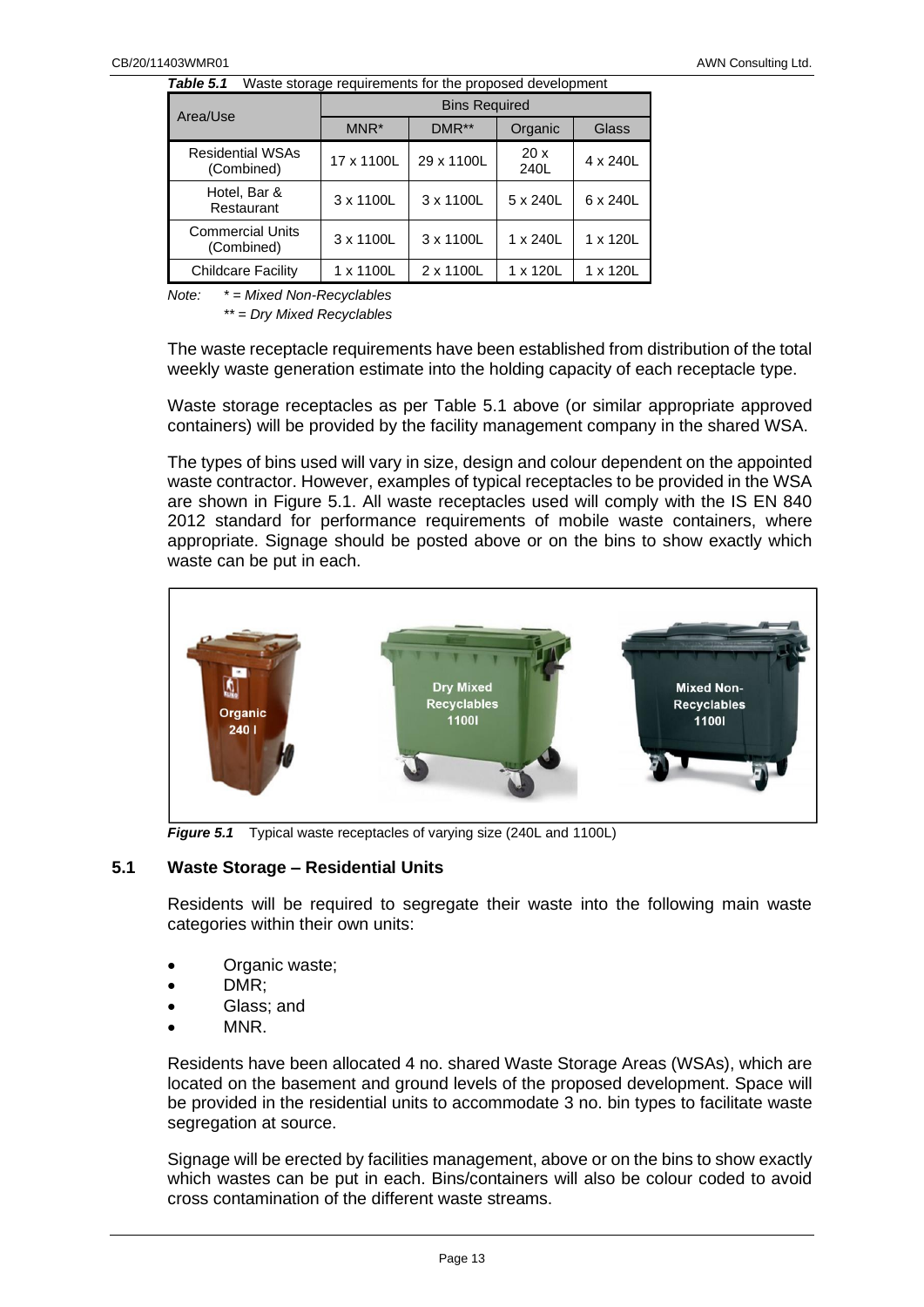It is anticipated that DMR, MNR, organic waste and glass will be collected on a weekly basis.

Other waste materials such as textiles, batteries, printer toner/cartridges and WEEE may be generated infrequently by the residents. Residents will be required to identify suitable temporary storage areas for these waste items within their own units and dispose of them appropriately. Further details on additional waste types can be found in Section 5.5.

## <span id="page-13-0"></span>**5.2 Waste Storage – Hotel, Bar & Restaurant**

The operator(s) will be required to segregate their waste within the development into the following main waste types:

- DMR;
- MNR;
- Organic waste;
- Glass; and
- Cardboard.

The nominated personnel will bring the segregated waste materials to the WSA located on the basement level.

Suppliers for the development should be requested by the operator(s) to make deliveries in reusable containers, minimize packaging or to remove any packaging after delivery where possible, to reduce waste generated by the development.

Signage will be erected above internal bins and in the main WSA to identify what waste types should be placed into each bin as appropriate. Bins/containers will be labelled and colour coded to avoid cross contamination of the different waste streams.

The majority of waste materials collected in bins in the hotel rooms, common areas etc. will not be segregated and will be managed as MNR waste. House-keeping and hotel cleaning staff will segregate waste, where possible, during cleaning by using segregated containers on their cleaning trolleys. Waste will be transferred from the cleaning carts to the appropriate bins in the WSA.

The kitchens in the restaurant, bar and lobby lounge areas will contribute a significant portion of the volume of waste generated on a daily basis, and as such it is important that adequate provision is made for the storage and transfer of waste from these areas to the WSA.

It is anticipated that waste will be generated in the kitchens throughout the day, primarily at the following locations:

- Food Storage Areas (i.e. cold stores, dry store, freezer stores and stores for decanting of deliveries);
- Meat Preparation Area;
- Vegetable Preparation Area;
- Cooking Area; and
- Dish-wash and Glass-wash Area;

Small bins will be placed adjacent to each of these areas as required for temporary storage of waste generated during the day. Waste will then be transferred from each of these areas to the WSA and placed into the segregated bins as detailed in Table 5.1.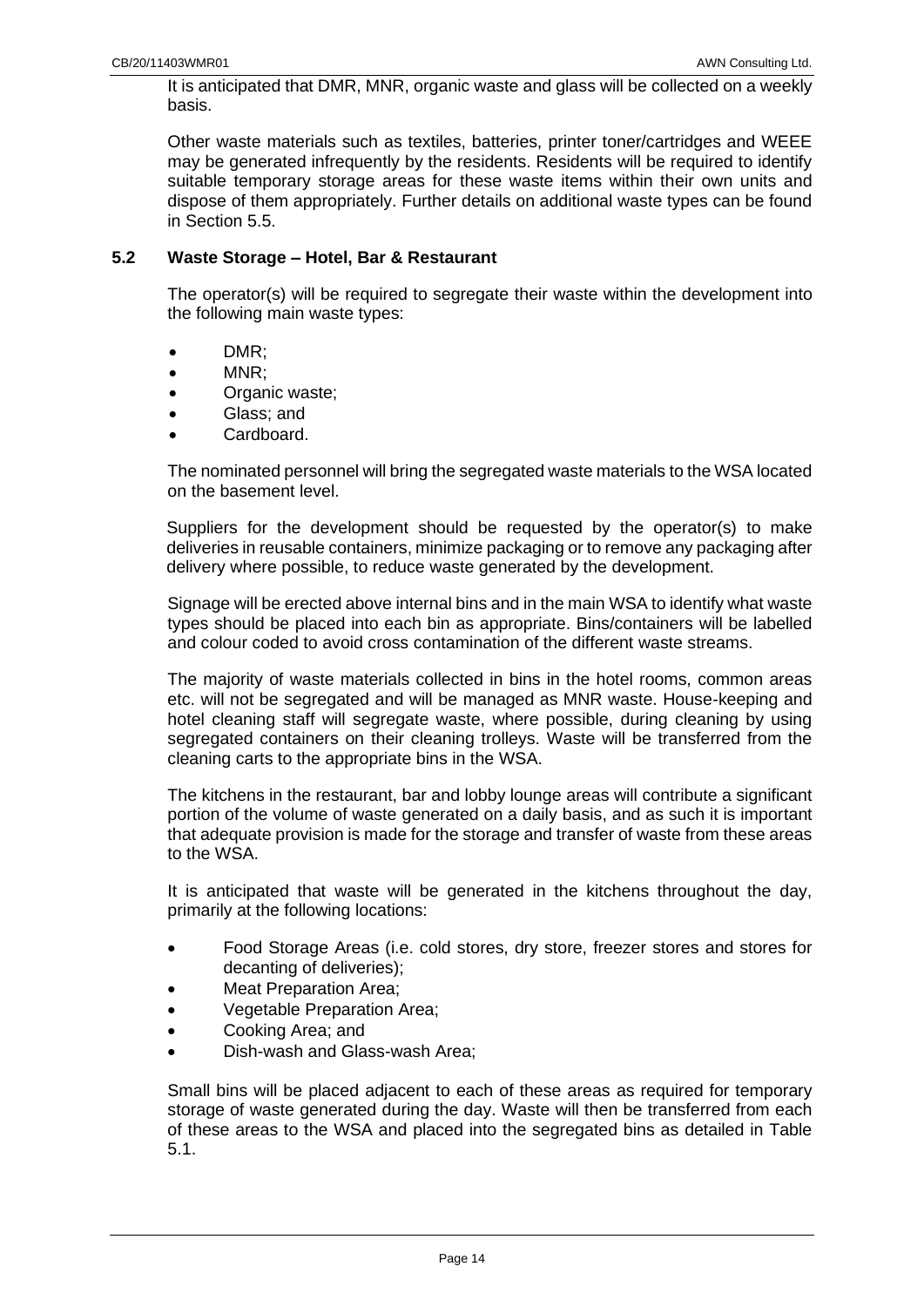All bins/containers in the kitchen/restaurant/bar areas as well as in the WSA will be clearly labelled and colour coded to avoid cross contamination of the different waste streams.

Using the receptacles outlined in Table 5.1, it is anticipated that DMR, MNR, organic waste, glass and cardboard will be collected on a weekly basis.

Other waste materials such as batteries, WEEE, batteries and lightbulbs will be generated less frequently. Alternative storage areas will be allocated within the hotel operator's own unit to store these items until a licensed waste collector is arranged to collect it.

#### <span id="page-14-0"></span>**5.3 Waste Storage – Retail/Café Units and Childcare Facility**

The retail/café units and childcare facility will be required to segregate waste within the development into the following main waste types:

- DMR;
- MNR;
- Organic waste; and
- Glass.

The staff will bring the segregated waste materials to their allocated WSAs on ground floor level.

Suppliers for the tenants should be requested by the tenants to make deliveries in reusable containers, minimize packaging or to remove any packaging after delivery where possible, to reduce waste generated by the development.

If any kitchens are allocated in the unit, this will contribute a significant portion of the volume of waste generated on a daily basis, and as such it is important that adequate provision is made for the storage and transfer of waste from these areas to the WSA.

It is anticipated that waste will be generated in kitchens in units that provide food such as a café or takeaway food unit. They will generate this waste throughout the day, primarily at the following locations:

- Food Storage Areas (i.e. cold stores, dry store, freezer stores and stores for decanting of deliveries);
- Meat Preparation Area;
- Vegetable Preparation Area;
- Cooking Area;
- Dish-wash and Glass-wash Area; and

Small bins will be placed adjacent to each of these areas for temporary storage of waste generated during the day. Waste will then be transferred from each of these areas to the appropriate WSA and placed into the segregated bins as detailed in Table 5.1.

All bins/containers in the tenant's areas as well as in the WSA will be clearly labelled and colour coded to avoid cross contamination of the different waste streams. Signage will be posted above or on the bins to show exactly which wastes can be put in each.

Using the receptacles outlined in Table 5.1, it is anticipated that DMR, MNR, organic waste and glass will be collected on a weekly basis.

Other waste materials such as batteries, WEEE, batteries and lightbulbs will be generated less frequently. Alternative storage areas will be allocated within the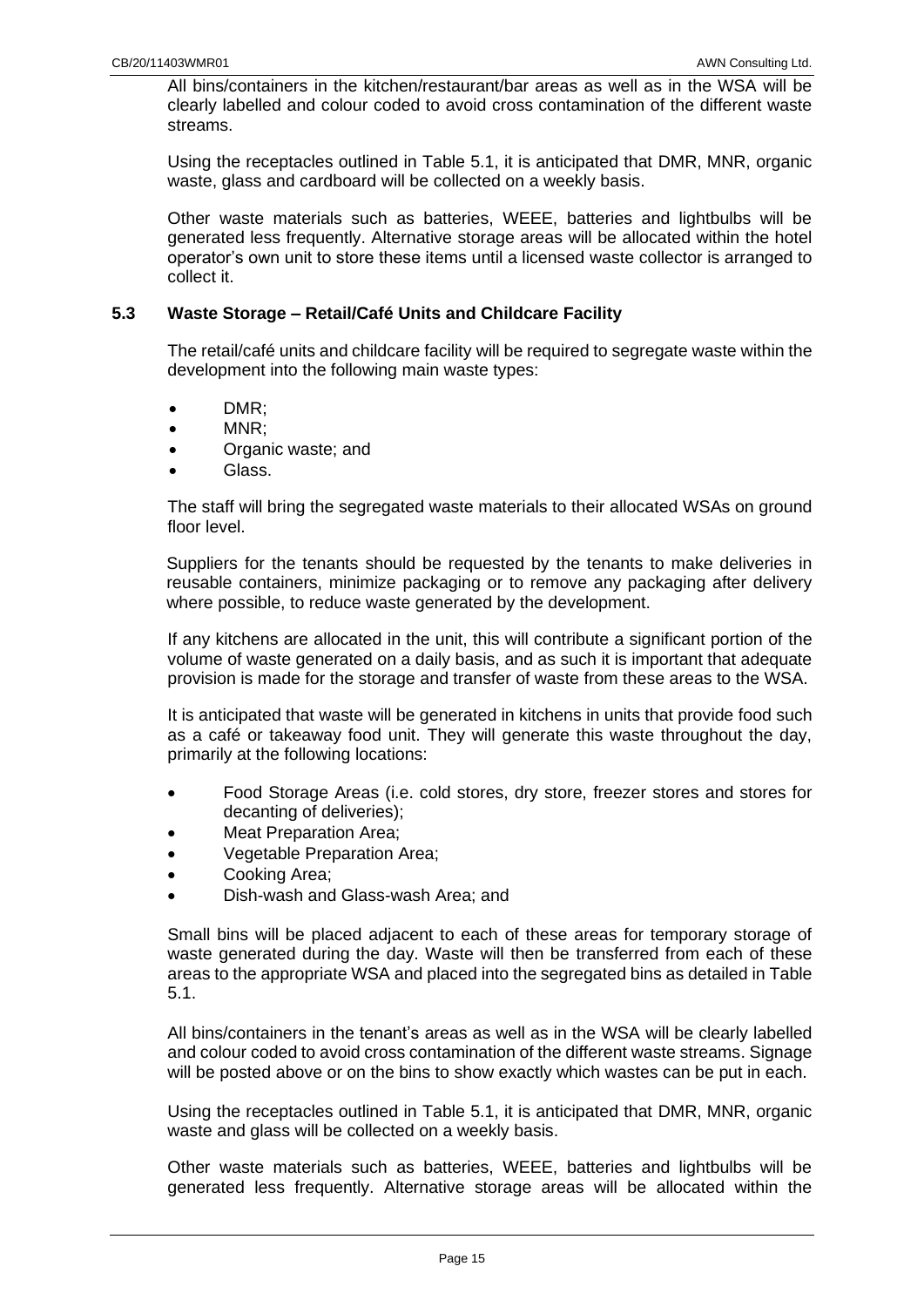restaurant/café operator's own unit to store these items until a licensed waste collector is arranged to collect it.

## <span id="page-15-0"></span>**5.4 Waste Collection**

There are numerous private contractors that provide waste collection services in the DLRCC area. All waste contractors servicing the proposed development must hold a valid waste collection permit for the specific waste types collected. All waste collected must be transported to registered/permitted/licensed facilities only.

All waste from the shared residential WSAs requiring collection by the appointed waste contractor will be transferred from the WSAs by personnel nominated by facilities management company (or waste contractor, depending on arrangement) to one of the two the designated temporary collection points located on Tarney Road and Lower Kilmacud Road.

All waste from the commercial units will also be transferred by personnel to the same temporary collection points. Following collection, bins will promptly be returned to the shared WSAs and commercial WSAs by personnel nominated by the facilities management company (or waste contractor, depending on arrangement).

It is recommended that bin collection times/days are staggered to reduce the number of bins required to be emptied at once and the time the waste vehicle is onsite. This will be determined during the process of appointment of a waste contractor.

#### <span id="page-15-1"></span>**5.5 Additional Waste Materials**

In addition to the typical waste materials that are generated on a daily basis, there will be some additional waste types generated from time to time that will need to be managed separately. A non-exhaustive list is presented below.

#### Green waste

Green waste may be generated from gardens, external landscaping and internal plants/flowers. Green waste generated from landscaping of external areas will be removed by external landscape contractors. Green waste generated from gardens internal plants/flowers can be placed in the organic waste bins.

## **Batteries**

A take-back service for waste batteries and accumulators (e.g. rechargeable batteries) is in place in order to comply with the Waste Management Batteries and Accumulators Regulations 2014 as amended. In accordance with these regulations consumers are able to bring their waste batteries to their local civic amenity centre or can return them free of charge to retailers which supply the equivalent type of battery, regardless of whether or not the batteries were purchased at the retail outlet and regardless of whether or not the person depositing the waste battery purchases any product or products from the retail outlet.

The commercial tenants cannot use the civic amenity centre. They must segregate their waste batteries and either avail of the take-back service provided by retailers or arrange for recycling/recovery of their waste batteries by a suiltably permited/licenced contractor. Facilties management may arrange collection depending on the agreement.

## Waste Electrical and Electronic Equipment (WEEE)

The *WEEE Directive 2002/96/EC* and associated Waste Management (WEEE) Regulations have been enacted to ensure a high level of recycling of electronic and electrical equipment. In accordance with the regulations, consumers can bring their waste electrical and electronic equipment to their local recycling centre. In addition consumers can bring back WEEE within 15 days to retailers when they purchase new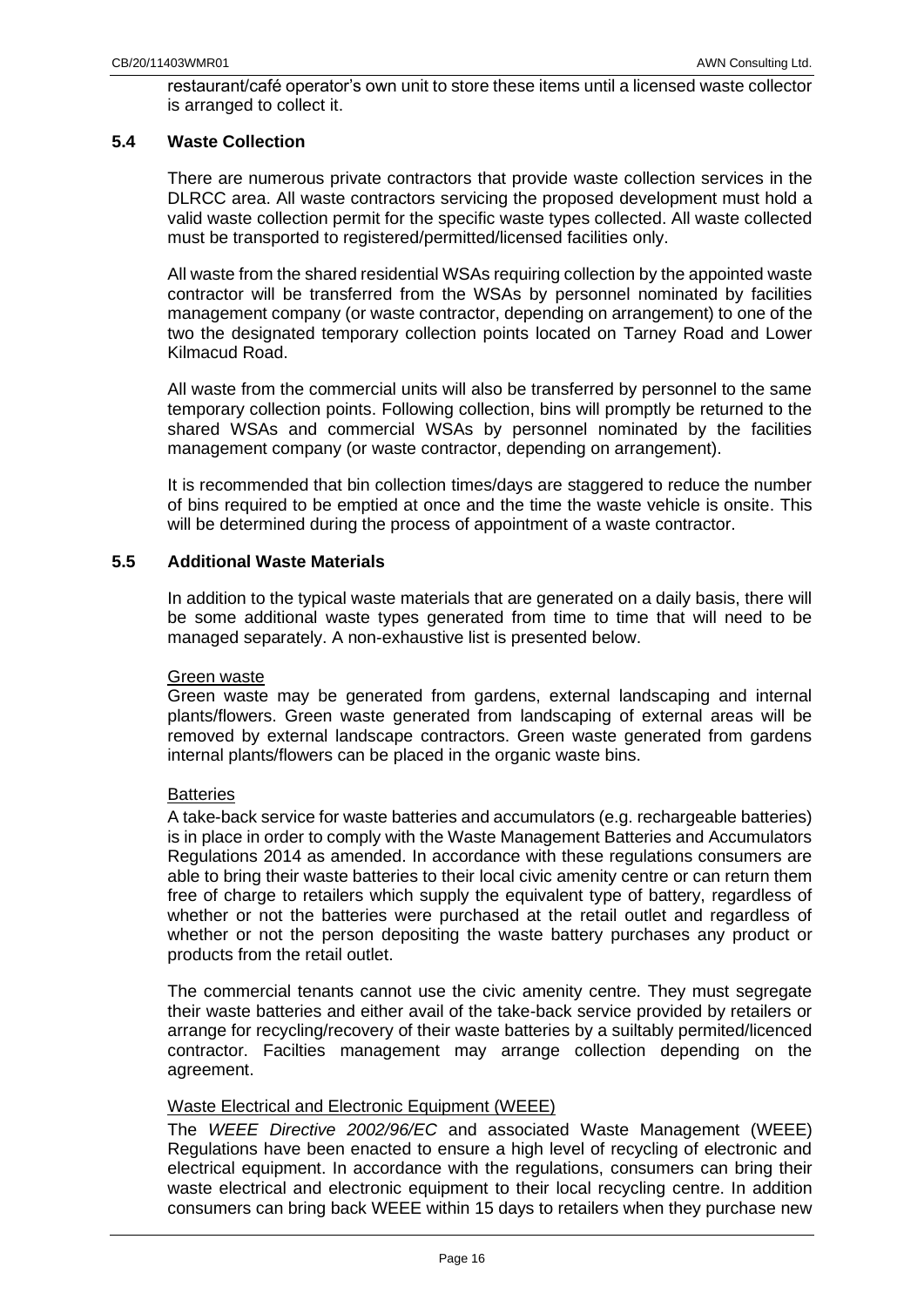equipment on a like for like basis. Retailers are also obliged to collect WEEE within 15 days of delivery of a new item, provided the item is disconnected from all mains, does not pose a health and safety risk and is readily available for collection.

As noted above, the commercial tenants cannot use the civic amenity centre. They must segregate their WEEE and either avail of the take-back/collection service provided by retailers or arrange for recycling/recovery of their WEEE by a suiltably permited/licenced contractor. Facilties management may arrange collection depending on the agreement.

#### Printer Cartridge/Toners

It is recommended that a printer cartridge/toner bin is provided in the commercial units, where appropriate. The commercial tenants tenants will be required to store this waste within their unit and arrange for return to retailers or collection by an authorised waste contractor, as required.

Waste printer cartridge/toners generated by residents can usually be returned to the supplier free of charge or can be brought to a civic amenity centre.

#### Chemicals (solvents, paints, adhesives, resins, detergents etc)

Chemicals (such as solvents, paints etc) are largely generated from building maintenance works. Such works are usually completed by external contractors who are responsible for the off-site removal and appropriate recovery/recycling/disposal of any waste materials generated.

Any waste cleaning products or waste packaging from cleaning products generated in the commercial units that is classed as hazardous (if they arise) will be appropriately stored within the tenants own space. Facilties management may arrange collection depending on the agreement.

Any waste cleaning products or waste packaging from cleaning products that are classed as hazardous (if they arise) generated by the residents should be brought to a civic amenity centre.

#### Light Bulbs (Fluorescent Tubes, Long Life, LED and Lilament bulbs)

Waste light bulbs may be generated by lighting in the commercial tenants units. It is anticipated that commercial tenants will be responsible for the off-site removal and appropriate recovery/disposal of these wastes. Facilties management may arrange collection depending on the agreement.

Light bulbs generated by residents should be taken to the nearest civic amenity centre for appropriate storage and recovery/disposal.

#### **Textiles**

Where possible, waste textiles should be recycled or donated to a charity organisation for reuse.

#### Waste Cooking Oil

If the commercial tenants use cooking oil, waste cooking oil will need to be stored within the unit on a bunded area or spill pallet and regular collections by a dedicated waste contractor will need to be organised as required.

If the residents generate waste cooking oil, this can be brought to a civic amenity centre.

#### Furniture (and other bulky wastes)

Furniture and other bulky waste items (such as carpet etc.) may occasionally be generated by the commercial tenants. The collection of bulky waste will be arranged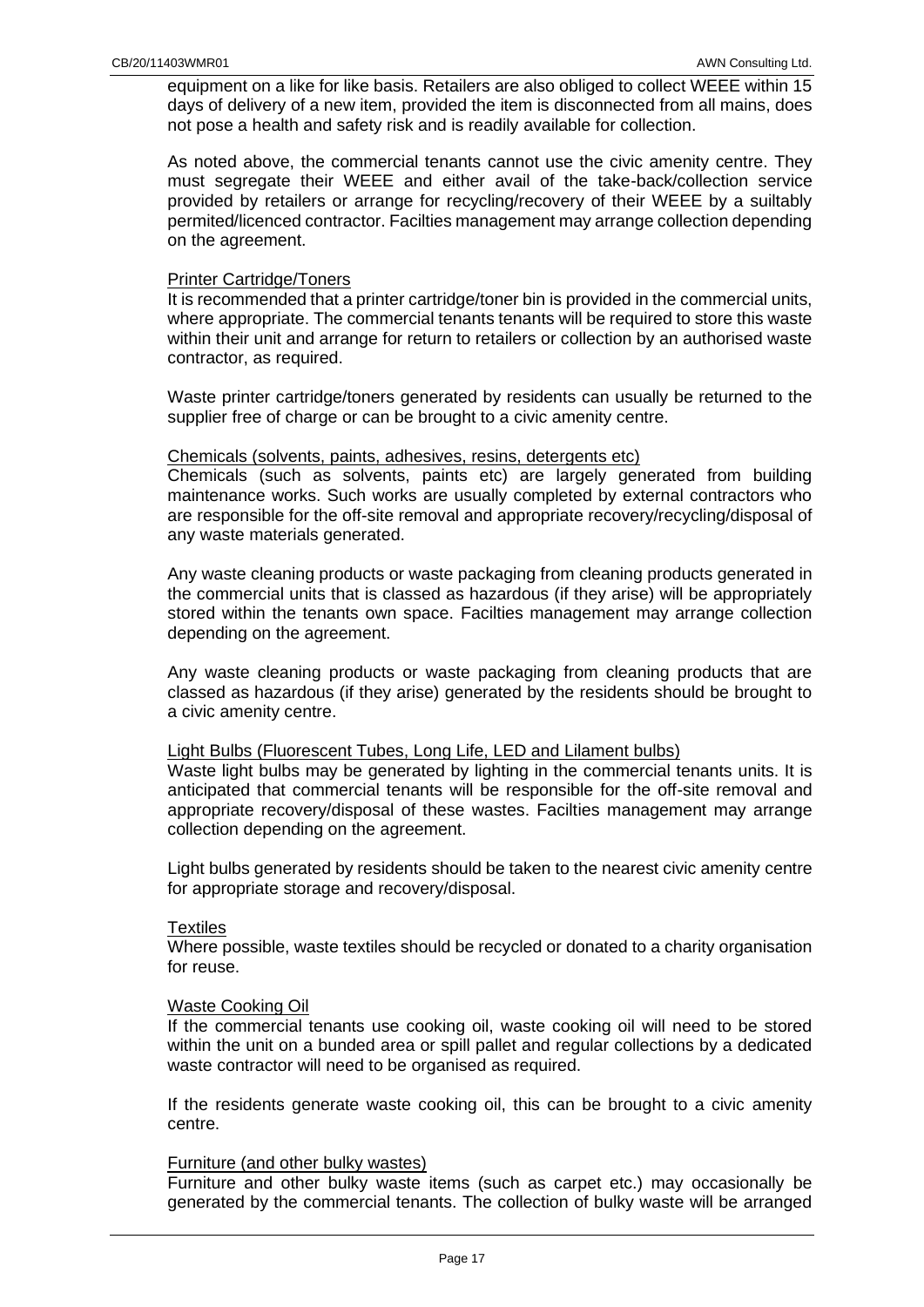as required by the tenant. If residents wish to dispose of furniture, this can be brought a civic amenity centre.

#### Abandoned Bicycles

Bicycle parking areas are planned for the development. As happens in other developments, residents and tenants sometimes abandon faulty or unused bicycles and it can be difficult to determine their ownership. Abandoned bicycles should be donated to charity if they arise.

#### Covid-19 Waste

Any waste generated by residents/staff that have tested positive for Covid-19 should be manged in accordance with the current Covid-19 HSE Guidelines at the time that that waste arises. At the time this report was prepared, the HSE Guidelines require the following procedure for any waste from a person that tests positive for Covid-19:

- Put all waste (gloves, tissues, wipes, masks) from that person in a bin bag and tie when almost full;
- Put this bin bag into a second bin bag and tie a knot;
- Store this bag safely for 3 days, then put the bag into the non-recyclable waste/general waste wheelie bin for collection/emptying.

Please note that this guidance is likely to be updated by the time the development is open and occupied and the relevant guidance at the time will need to be reviewed.

## <span id="page-17-0"></span>**5.6 Waste Storage Area Design**

The WSAs should be designed and fitted-out to meet the requirements of relevant design Standards, including:

- Be fitted with a non-slip floor surface;
- Provide ventilation to reduce the potential for generation of odours;
- Provide suitable lighting a minimum Lux rating of 220 is recommended;
- Appropriate sensor controlled lighting;
- Be easily accessible for people with limited mobility;
- Be restricted to access by nominated personnel only;
- Be supplied with hot or cold water for disinfection and washing of bins;
- Be fitted with suitable power supply for power washers;
- Have a sloped floor to a central foul drain for bins washing run-off;
- Have appropriate graphical and written signage placed above and on bins indicating correct use;
- Have access for potential control of vermin, if required;
- Robust design of doors to bin area incorporating steel sheet covering where appropriate; and
- Be fitted with CCTV for monitoring.

The facility management company will be required to maintain bins and storage areas in good condition as required by the DLRCC *Waste Bye-*Laws.

## <span id="page-17-1"></span>**5.7 Facility Management Responsibilities**

It shall be the responsibility of the Facilities Management Company to ensure that all domestic waste generated by apartment residents is managed to ensure correct storage prior to collection by an appropriately permitted waste management company.

Facilities Management should provide the following items in accordance with the DLRCC *the Guidance Notes for Waste Management in Residential and Commercial Developments:*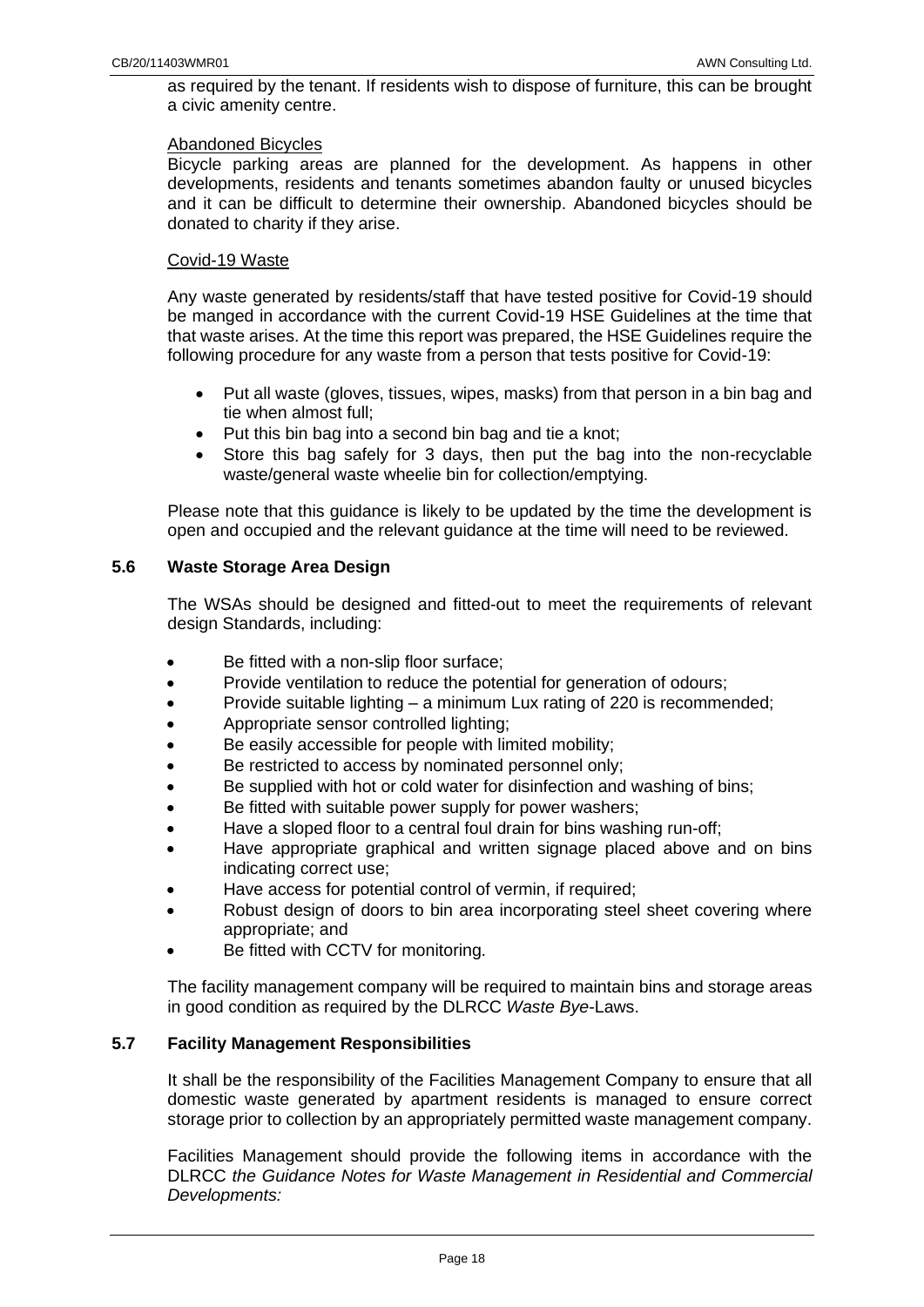- Provision of a Waste Management Plan document, prepared by the Facilities Management Company to all residential units, which shall clearly state the methods of source waste segregation, storage, reuse and recycling initiatives that shall apply to the management of the development;
- Provision and maintenance of appropriate graphical signage to inform residents of their obligation to reduce waste, segregate waste and in the correct bin;
- Preparation of an annual waste management report for all residential units;
- Designation of access routes to common waste storage areas to ensure safe access from the apartment units by mobility impaired persons;
- Provision of an appropriately qualified and experienced staff member, who will be responsible for all aspects of waste management at the development;
- Daily inspection of waste storage areas and signing of a daily check list, which shall be displayed within the area; and
- Maintenance of a weekly register, detailing the quantities and breakdown of wastes collected from the development and provision of supporting documentation by the waste collector to allow tracking of waste recycling rates.

## <span id="page-18-0"></span>**6.0 CONCLUSIONS**

.

In summary, this OWMP presents a waste strategy that complies with all legal requirements, waste policies and best practice guidelines and demonstrates that the required storage areas have been incorporated into the design of the development.

Implementation of this OWMP will ensure a high level of recycling, reuse and recovery at the development. All recyclable materials will be segregated at source to reduce waste contractor costs and ensure maximum diversion of materials from landfill, thus achieving the targets set out in the *EMR Waste Management Plan 2015 – 2021*.

Adherence to this plan will also ensure that waste management at the development is carried out in accordance with the requirements The DLRCC Guidance Notes for Waste Management Planning, the *DLRCC Waste Bye-Laws* and DLRCC Guidance Notes for Waste Management in Large Residential and Commercial Developments*.*

The waste strategy presented in this document will provide sufficient storage capacity for the estimated quantity of segregated waste. The designated area for waste storage will provide sufficient room for the required receptacles in accordance with the details of this strategy.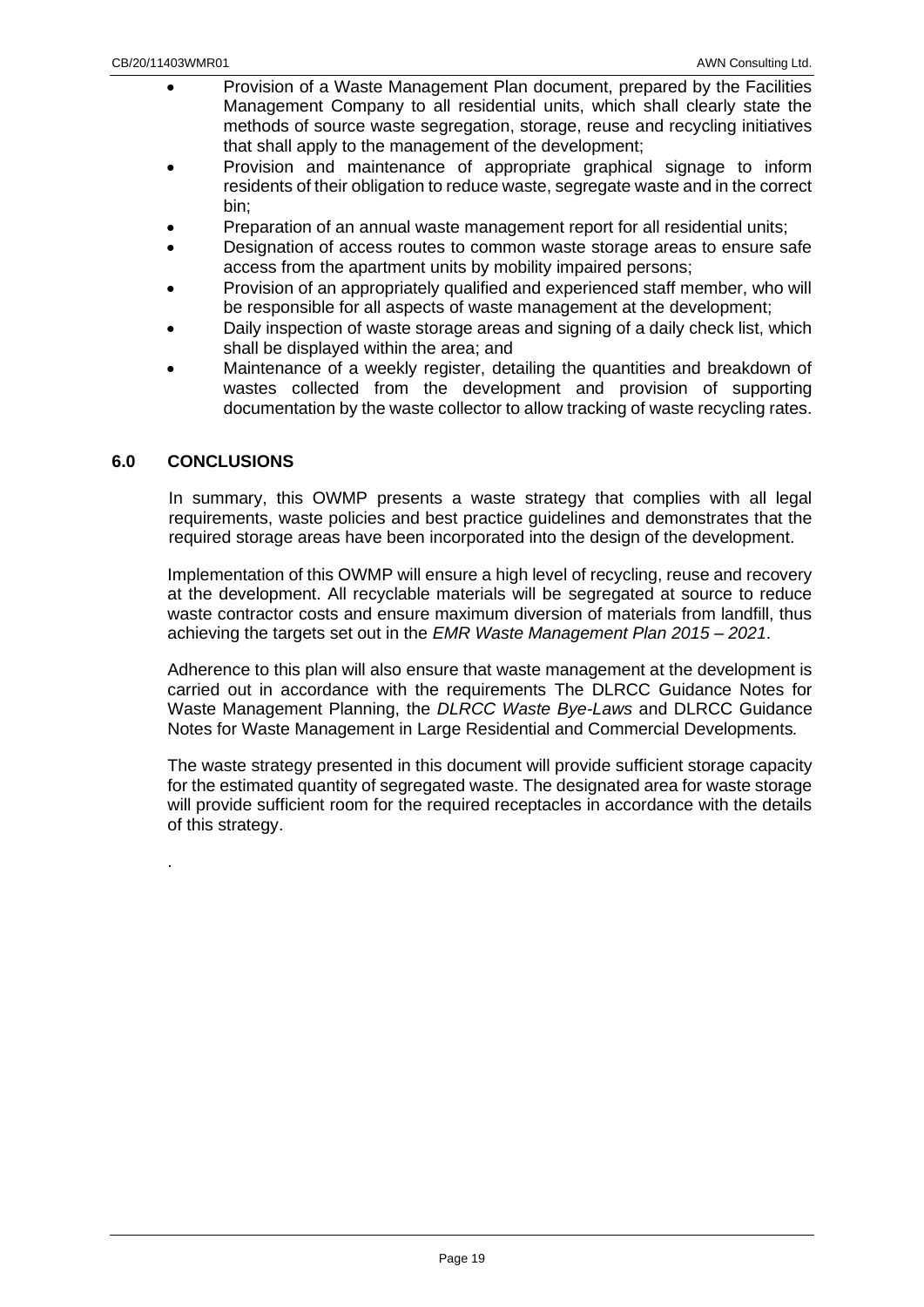#### <span id="page-19-0"></span>**7.0 REFERENCES**

- 1. Waste Management Act 1996 (S.I. No. 10 of 1996) as amended 2001 (S.I. No. 36 of 2001), 2003 (S.I. No. 27 of 2003) and 2011 (S.I. No. 20 of 2011). Sub-ordinate and associated legislation includes:
	- o European Communities (Waste Directive) Regulations 2011 (S.I. No. 126 of 2011) as amended
	- o Waste Management (Collection Permit) Regulations 2007 (S.I. No. 820 of 2007) as amended
	- o Waste Management (Facility Permit and Registration) Regulations 2007 (S.I No. 821 of 2007) as amended
	- o Waste Management (Licensing) Regulations 2000 (S.I No. 185 of 2000) as amended
	- o European Union (Packaging) Regulations 2014 (S.I. No. 282 of 2014)
	- o Waste Management (Planning) Regulations 1997 (S.I. No. 137 of 1997)
	- o Waste Management (Landfill Levy) Regulations 2015 (S.I. No. 189 of 2015)
	- o European Communities (Waste Electrical and Electronic Equipment) Regulations 2014 (S.I. No. 149 of 2014)
	- o Waste Management (Batteries and Accumulators) Regulations 2014 (S.I. No. 283 of 2014) as amended
	- o Waste Management (Food Waste) Regulations 2009 (S.I. No. 508 of 2009) as amended 2015 (S.I. No. 190 of 2015)
	- o European Union (Household Food Waste and Bio-waste) Regulations 2015 (S.I. No. 430 of 2015)
	- o Waste Management (Hazardous Waste) Regulations 1998 (S.I. No. 163 of 1998) as amended 2000 (S.I. No. 73 of 2000)
	- o Waste Management (Shipments of Waste) Regulations 2007 (S.I. No. 419 of 2007) as amended
	- o *European Communities (Transfrontier Shipment of Waste) Regulations 1994 (SI 121 of 1994)*
	- o European Union (Properties of Waste which Render it Hazardous) Regulations 2015 (S.I. No. 233 of 2015) as amended.
- 2. Environmental Protection Act 1992 (Act No. 7 of 1992) as amended;
- 3. Litter Pollution Act 1997 (Act No. 12 of 1997) as amended;
- 4. Eastern-Midlands Waste Region, *Eastern-Midlands Region (EMR) Waste Management Plan 2015 – 2021* (2015)
- 5. Dún Laoghaire Rathdown County Council (DLRCC), Dún Laoghaire Rathdown County Council Segregation, Storage and Presentation of Household and Commercial Waste) Bye-laws (2019).
- 6. DLRCC, Guidance Notes for Waste Management in Residential & Commercial Developments (2020)
- 7. Departmnt of Environment, Heritage and Local Government (DoEHLG) *Preventing and Recycling Waste - Delivering Change* (2002)
- 8. DoELG, *Making Ireland's Development Sustainable – Review, Assessment and Future Action (World Summit on Sustainable Development)* (2002)
- 9. DoEHLG, *Taking Stock and Moving Forward* (2004)
- 10. Department of Communications, Climate Action and Environment (DCCAE), *Waste Action Plan for the Circular Economy - Ireland's National Waste Policy 2020-2025* (2020).
- 11. Environmental Protection Agency (EPA), *National Waste Database Reports 1998 – 2012*.
- 12. DLRCC, *Dún Laoghaire Rathdown County Council Development Plan 2016 – 2022.*
- 13. Planning and Development Act 2000 (S.I. No. 30 of 2000) as amended 2010 (S.I. No. 30 of 2010) and 2015 (S.I. No. 310 of 2015).
- 14. European Waste Catalogue Council Decision 94/3/EC (as per Council Directive 75/442/EC).
- 15. Hazardous Waste List Council Decision 94/904/EC (as per Council Directive 91/689/EEC).
- 16. EPA, *European Waste Catalogue and Hazardous Waste List* (2002)